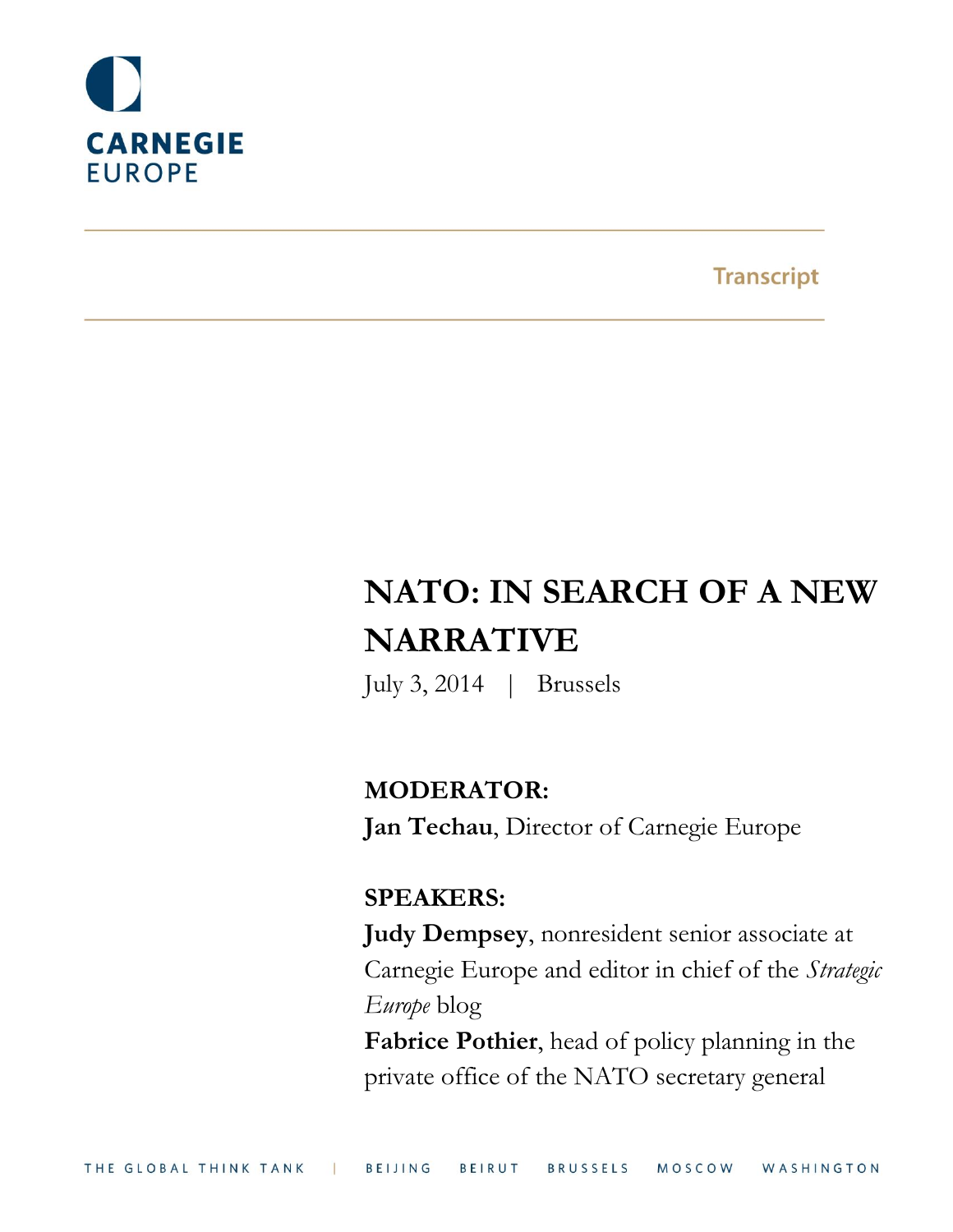**JAN TECHAU:** Good evening ladies and gentlemen, welcome to Carnegie Europe tonight, I'm sure we will have a few more people trickling in but I think we should get started. It wasn't easy to find a day that wasn't either a football day or a Fourth of July celebration day but we found a slot for the debate on the future of NATO and the New Narrative, and the new paper that Judy Dempsey, our Scholar here at Carnegie has just published, written for us, and which we hope will stimulate the debate ahead of the NATO Summit which most of the NATO watchers are slowly going crazy about. And I hope that we can have a good discussion about this as well here today. Judy obviously is here, is going to introduce the key findings but we have Fabrice Pothier here who of course, as you know, is the head of policy planning at NATO but at the same time of course the founder of Carnegie Europe, of this building, so a double pleasure to have him back here on stage. The paper is part of a wider project that has been conducted over the last couple months called Defense Matters, a debate series, an undertaking that NATO created because everybody feared that in this post-Afghanistan postmission period, the narrative for NATO will fall by the wayside, nobody would be interested in it anymore and the NATO Summit in Cardiff would be a dull one. And then of course something entirely different happened in Europe and all of a sudden the debate about NATO is infused with energy again and the Defense Matters project that Carnegie has been part off in different ways over the last few months has taken on a different kind of dynamic. And so you could of course ask the question whether the incidence over Ukraine and Russia have really changed the dynamic or whether that's more of a surface kind of phenomenon but that's only one of the many questions, I guess, that we will have to talk about today.

I would like to thank the public diplomacy division, Ted Whiteside who's not here tonight, Gerlinde Niehus who's here, and Guna Snore who's here, who helped us a great deal in compiling this and have generously supported the effort and I have to say also that after the event here we will remove this little blue screen over there and then we will have special catering, kind of a pre-warming of the Fourth of July catering, because we will have hotdogs and burgers and veggie burgers for all of you being served afterwards and I hope you're going to enjoy this also on that level.

But with this, I'll just leave it to the intro remarks and hand it over to Judy who's compiled this and who has, I think, a couple of pretty strong and opinionated remarks to make which hopefully will get us closer to a new narrative for NATO. Judy please..

**JUDY DEMPSEY**: Thank you very much Jan, and thank you very much Gerlinde and Guna and of course Jamie, who I've known for many, many years and he knows how I just love NATO.

So and from the outset this has been an incredibly difficult paper to write. When I was asked to write it and commissioned to write it, I said…on the one hand I said oh this is quite straightforward, post-Afghanistan, they all come home and that's it. But I realized that's actually quite difficult because NATO was looking for a new narrative after leaving Afghanistan. And having written about half of it, the Ukraine crisis changed everything. And for me, in some ways the Ukraine crisis crystallized what I wanted to say and what I've been trying to, I suppose, describe over the many years that I've been covering NATO; NATO at best is a highly complex organization and at best too, it's difficult to grasp where you stand with it because, by its very nature it doesn't exude transparency. But nevertheless I got an enormous access to the people in NATO but security experts outside.

And when the Ukraine crisis broke I was sitting with some Spanish colleagues actually here in Brussels, they were security experts, and needless to say we were discussing Russia and Ukraine and they said Ukraine, we don't care about Ukraine, it's far away. And I said oh what do you think of Russia, what Russia's doing? Russia, it's not a threat. Hmm. And I said listen you must understand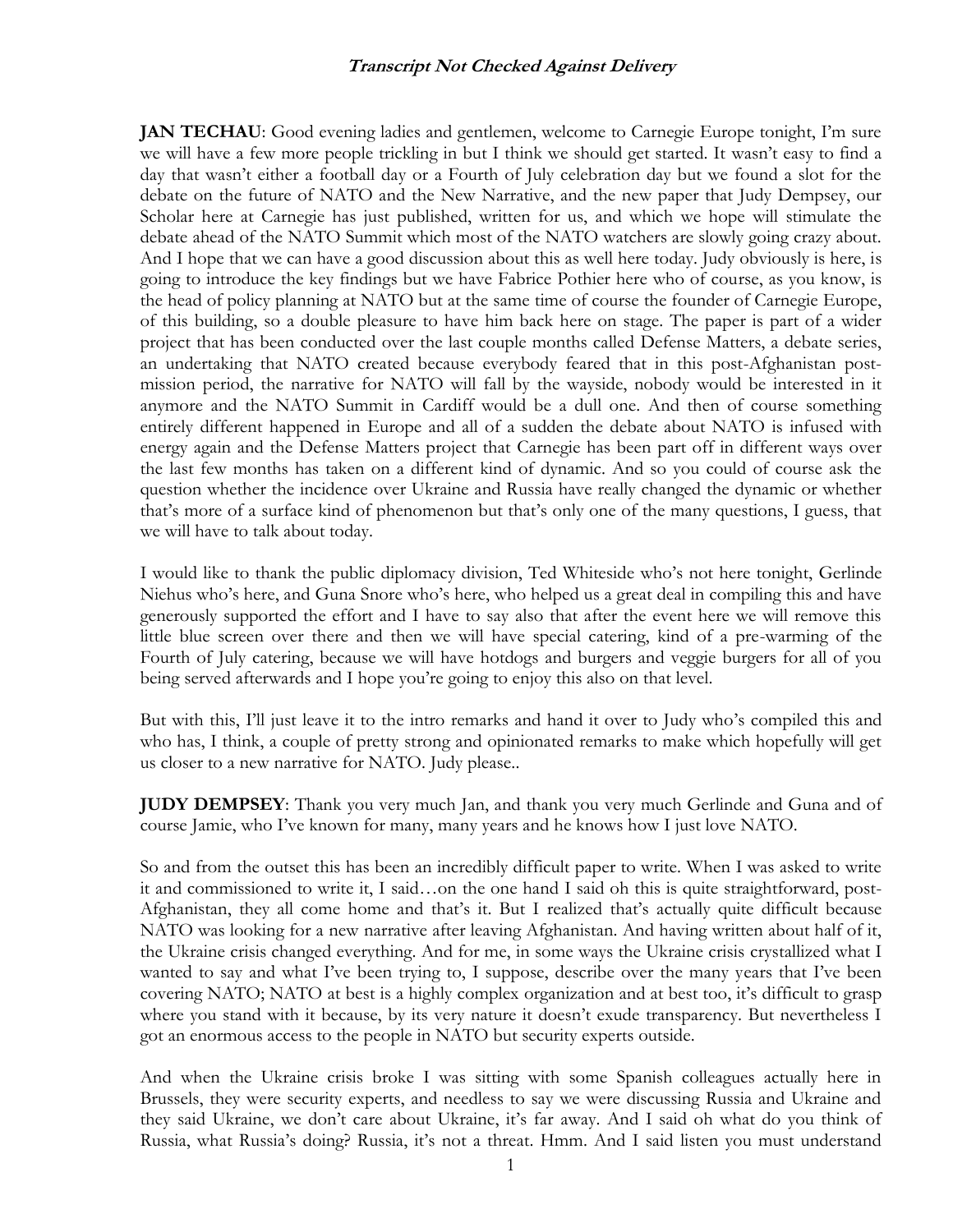we're not living in the Baltic States, we're not Germany, we see Russia in an entirely different situation. Our threat is from the South, so the Baltic States could complain and Poland and the others, actually we are completely in a different situation. Our threats are ones that we have to take seriously, and he described why. And then I said well what are you doing about these threats? And he said actually nothing because at the moment the economic crisis hasn't…we haven't overcome the economic crisis in Spain and naturally we can't spend more on defense, in fact we're cutting back on defense. And so much more importantly he said, the crisis has damaged us from the strategic point of view; when we write policy papers for the Foreign Ministry or the Defense Ministry, they are now not taken seriously, they're pushed into the drawer because frankly they've been told to cut back, they've been told to consider other issues, and besides there's a kind of inward looking attitude that's taking place in Spain now, this is what I heard from…this is what security experts told me.

And then you look around the map of Europe and the members of NATO and you see in fact that one of the debilitating aspects of NATO, and it's not NATO's fault, it's the beast itself, is that there is no shared perception of threats. And if anybody believes that the Ukraine crisis has brought NATO into one big family where they all share this common threat perception, it is misplaced and it is wrong. And I try to prove this in the piece.

We've seen this discussion that is taking place in the Baltic States and Poland, why finally, Poland having joined NATO in 1999, the Baltic States in 2004, why they ask now, why can't we have stationed troops of…permanent deployment in our countries? They have it in other West-European countries, why can't we have it in the East. And they've worked very hard on this and the Poles managed to get President Obama to Warsaw and Obama gave them reassurance with some money but Congress has to agree on this, but there's the feeling, somehow there's a psychological feeling in Poland and the Baltic States and in some of the East-European countries that their threats are not taken seriously and that more importantly they actually feel that solidarity is still rather an exclusive element of NATO, it's not all-embracing. And I can imagine the debates coming up before the Cardiff Summit of how this is going to play out.

But the feeling now is that, especially among the Baltic States and Poland, is that the idea of permanent deployment, even on a small basis, will not actually be given to them and we see who doesn't agree on this, it's London that doesn't, it's Berlin that doesn't, it's Paris that doesn't – the big Western European member states. Personally, as I will say in this paper, I think this is a mistake, I think it weakens the whole idea of cohesion, I think it weakens the whole idea of solidarity, and I think actually in the long term, some say it might blow over, but I think in the long term it may change Poland's view of NATO. It depends on who wins the election in…I think it's taking place next year, but I think this will NATO rather than unite it in the way that the Ukraine crisis should have. This is the first issue I would like to raise. So in a nutshell, the Ukraine crisis and Russia's annexation of Crimea, while absolutely and categorically criticized by the top brass in NATO, it hasn't created that sense of the cohesion that was expected.

The second point, and another aspect of the alliance which I've often worried ever since Rumsfeld went for the coalitions of the willing; it's terribly controversial coalitions of the willing because what happens is that some countries will always be part of these coalitions of the willing and that means costs lie where they fall and they will do the fighting and they were going to do the hard stuff. Other countries will opt out but they will pay for it. And other countries will just be free-riders. I'm not saying that NATO should exclude coalitions of the willing, we've seen them operate more and more, but at the same time we do see two coalitions of the willing, two things taken place. The positive side which is a very, very long term policy, is a kind of interoperability that could play a role that could be quite beneficial, but that's a very, very long term policy, it hasn't yet taken root. But the downside is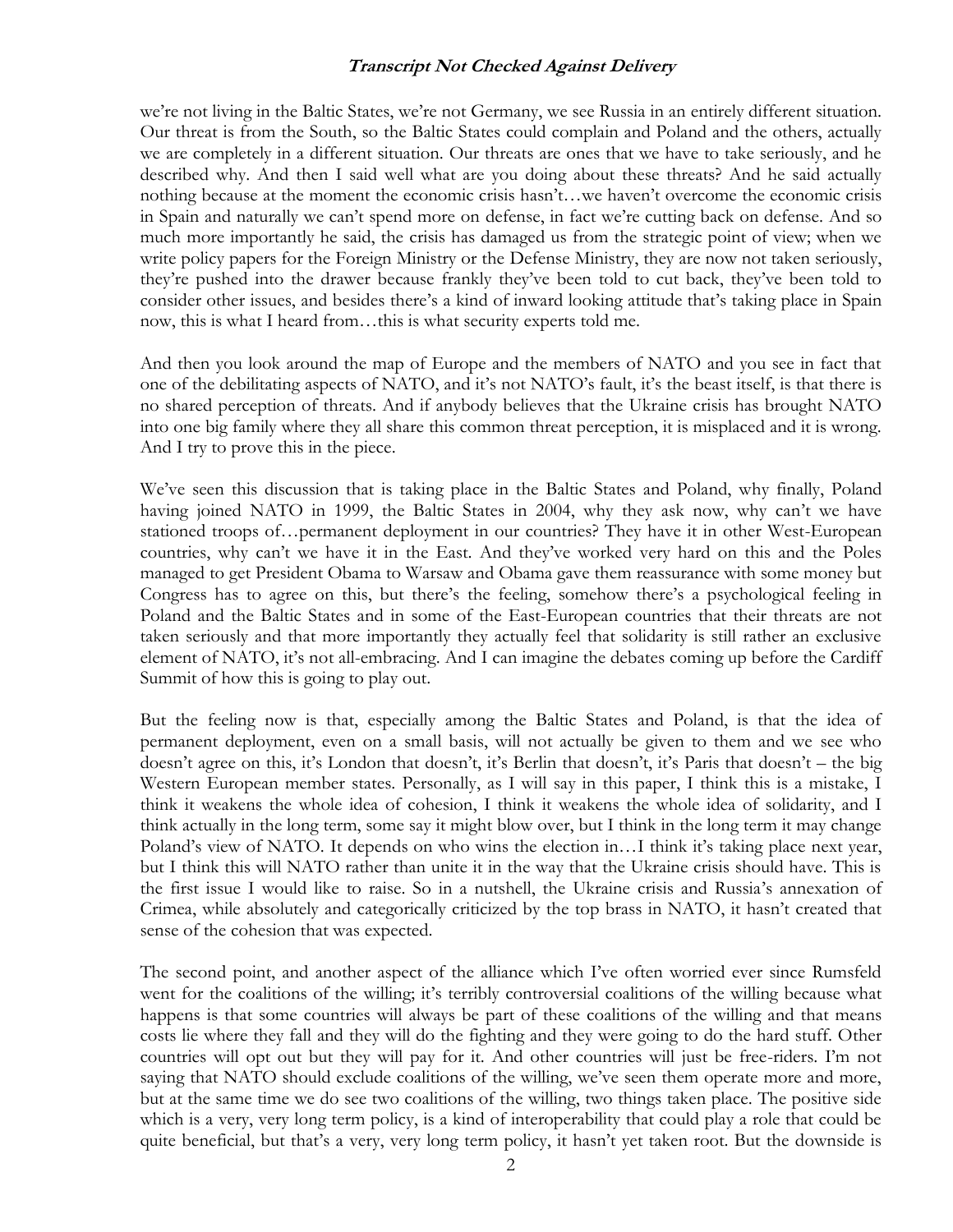that coalitions of the willing actually, I think negate the concept of an alliance solidarity and it weakens the concept perhaps of particularly Article 5 and I think this does worry some of the East-European countries but not only the East-European countries, I mean there's some West-European countries that are unhappy with the idea of coalitions of the willing then with this aspect too. But frankly if coalitions of the willing are an option, the fundamental basis of NATO cannot be lost.

This brings into the whole idea of partnerships and I had a discussion last week with senior Germany security officials who are very pro NATO but they're not inside the Ministry of Defense but they're actually against the wider partnerships of NATO because actually they believe again it weakens the whole idea of NATO. And I bring this up because coalitions of the willing are always in the background, if you cannot rely on NATO's and alliance to do things, you go outside and involve others. We've seen this in Afghanistan, it did work quite well, but it doesn't create the cohesion that NATO needs.

The other aspect is the economic crisis, I mean we've heard from successive NATO generals, general secretaries, that there is a need for more defense spending, so few countries have reached the  $2\%$ , frankly leaving aside the 2% argument surely this is the time for NATO countries to take a very hard look at pooling and sharing of what they call NATO Smart Defense. It's been unbelievably slow, countries aren't willing to cooperate on this. Some say this is a national sovereignty issue, defense and how we spend it and so on, others are saying actually this is the time to do it now with economic crisis. But I think one consequence of the Ukraine crisis is that it will actually be a break on pooling and sharing and in some defense ministries with whom I spoke, they are against pooling and sharing now because they feel they won't control it. And at a time when there is no shared perception of threats, they want to absolutely know where the defense expenditure is going. And there is this debate already taking place in the Polish Defense Ministry, I mean they are going to spend an awful lot of money over the next couple of years, it's quite substantial and they're going to reach the 2% very soon, but they made it absolutely clear to me that they are not going to be down the pooling and sharing because, I wouldn't put it as territory defense, but they're going to look at their defense through the actions that Russia's taken place in Ukraine. It will be very interesting to see this whole idea of Transatlanticism playing out in Poland over this. But my argument is that the pooling and sharing will be minimal, if at all, amongst some of the countries. And I think this is going to be very clear very soon.

Another aspect…I just want to finish up on the Ukraine crisis; another aspect of the Ukraine crisis was this enormous sense of relief amongst some countries - heavens now finally we've got the Americans back in Europe, they're not going to go away now, they will just stay here and not only that, they're going to increase their presence here and this drift to South-East Asia, this is all a pipe dream, you see Russia, thank you Russia. And there was a feeling, the only bit of gratitude that came, thank you Russia for bringing the United States back to Europe. I don't think this is going to happen. I mean China is just far too important for America's interest, firstly, and we've seen what's happening in the South-China Sea at the moment, we've seen what's happening in the whole defense debate in Japan, which is fascinating to see what Prime Minister Abe is trying to do. We see the spat between Vietnam and China - this is a place where the United States is not going to take its eyes off.

And I think Obama more or less said this in Poland, he did say of course we won't let you down but he didn't say we're coming home, and he did say of course that the Americans would contribute so badly as they did with [unclear] operation, but they would play the part and hats off to the Americans, they've been pushing very hard for this rotation element in Poland and the Baltic States and Bulgaria which has been very good. But if anybody believes that the pivot is going to be reversed, they're going to be disappointed - it's not going to happen.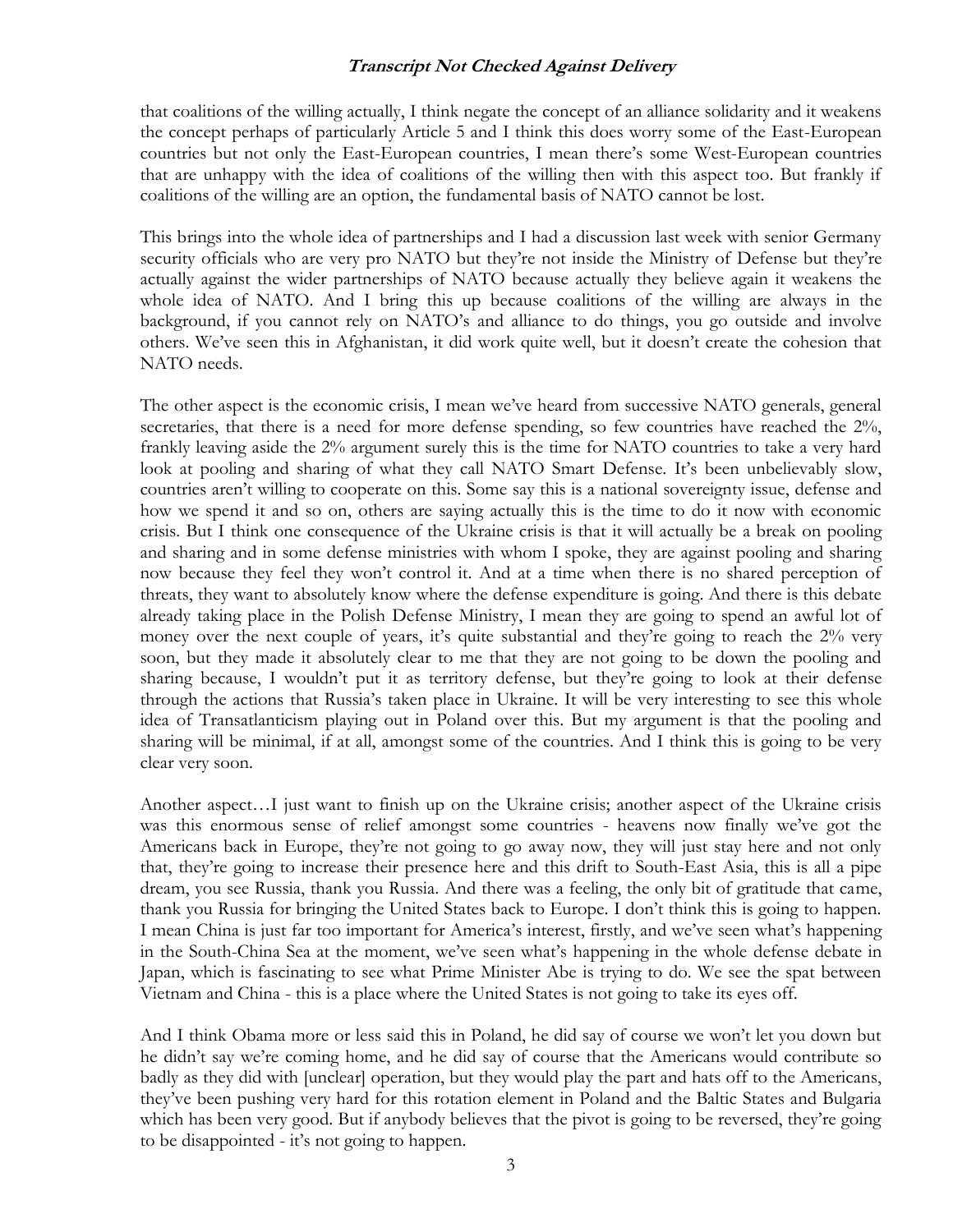The other component of the American aspect is America's view of Europe. We have discussed this at length here in the office how Americans see Europe, how this administration sees Europe and indeed the American public. And successive polls recently carried out by the Pew Institute show indeed a major shift in public opinion by the Americans; they're interested in China, the shift has gone, the psychological, emotional, cultural and political shift and immediate reflex towards Europe has weakened considerably and it's shifted towards China and Asia. Russia, if you look at the opinion polls, they show that Americans should be involved in Russia, vaguely lukewarm to the Ukraine crisis, but the overall consensus is that Europeans should get their act together with their own defense. And I'm afraid to say that we're not going to do this, we still have this dependency culture on the US and also there's a belief that we don't believe that the Americans will walk away from Europe, it's this kind of denial that the Ukraine crisis now will show that the Transatlantic relationship will become stronger, in fact the Transatlantic relationship will only become stronger through a very different medium and that's the TTIP – I don't believe it's going to be NATO. So this is another home truth that some of the countries in NATO will have to take on.

But the last point I want to make about this paper is that NATO has to decide what it is about. Yes, there's been a huge amount of rhetoric and discussion about Article 5 but they'd have to decide what sort of an alliance is it really going to be? Is it going to be an alliance based only in Europe or an alliance that is going to try to have a long term strategic philosophy and policy? This is going to be very difficult because of the lack of a shared perception.

The other point about NATO is that if is to have a post-Afghanistan narrative, and we know that Ukraine isn't it, then NATO as an organization will have to be much open among its members and the NAC on the kind of, not the common threats, but the various threats that are out there, whether…cyber security is controversial enough, but we just have to look at the Sahel, we have seen what NATO is trying to do with piracy which actually doesn't get the coverage it deserves, that why we're doing this. But NATO has to take a hard look at the issues that have to be discussed - this is not reacting when it's over. I've spent many times asking NATO ambassadors why don't you discuss Iran properly on the NAC and "no, no, we can't, so we won't allow them, de-de-de", but issues have to be brought up, the political cultural in NATO will have to be opened up to a much more coherent discussion and the agenda will have to be more open and much more transparent. And if that is done, then perhaps, maybe this nagging question, defense matters, why does defense matters, maybe then it will be perhaps easier to answer that question. But above all this whole heavy...this heavy institutional, it's not secrecy, it's a mind-set, for NATO to actually reach out to the public and to explain why security is needed, to explain why there are threats out there, to explain why NATO is needed, it will have to become much more open.

And that's some of the findings of this paper and I wait for your response Fabrice. Thank you.

**JAN TECHAU**: Thanks Judy, thanks a lot. Before we come to that response, I want to ask you something very quickly because you're based in Berlin as most of you will know, and you said a half sentence about what you heard from defense officials just recently. A lot of people say that something's slowly cooking in Berlin, including myself, and think there is something changing, is it a fundamental change in the defense sector or is it more of a short term, this kind of reassurance thing where the Germans have realized they can't stand by the wayside but not really a fundamental long term change of attitude?

**JUDY DEMPSEY**: I think it's going to be a long… I think it's started; the debate has started very slowly and carefully. And it started with Gauck, von der Leyen, the defense minister, and Steinmeier,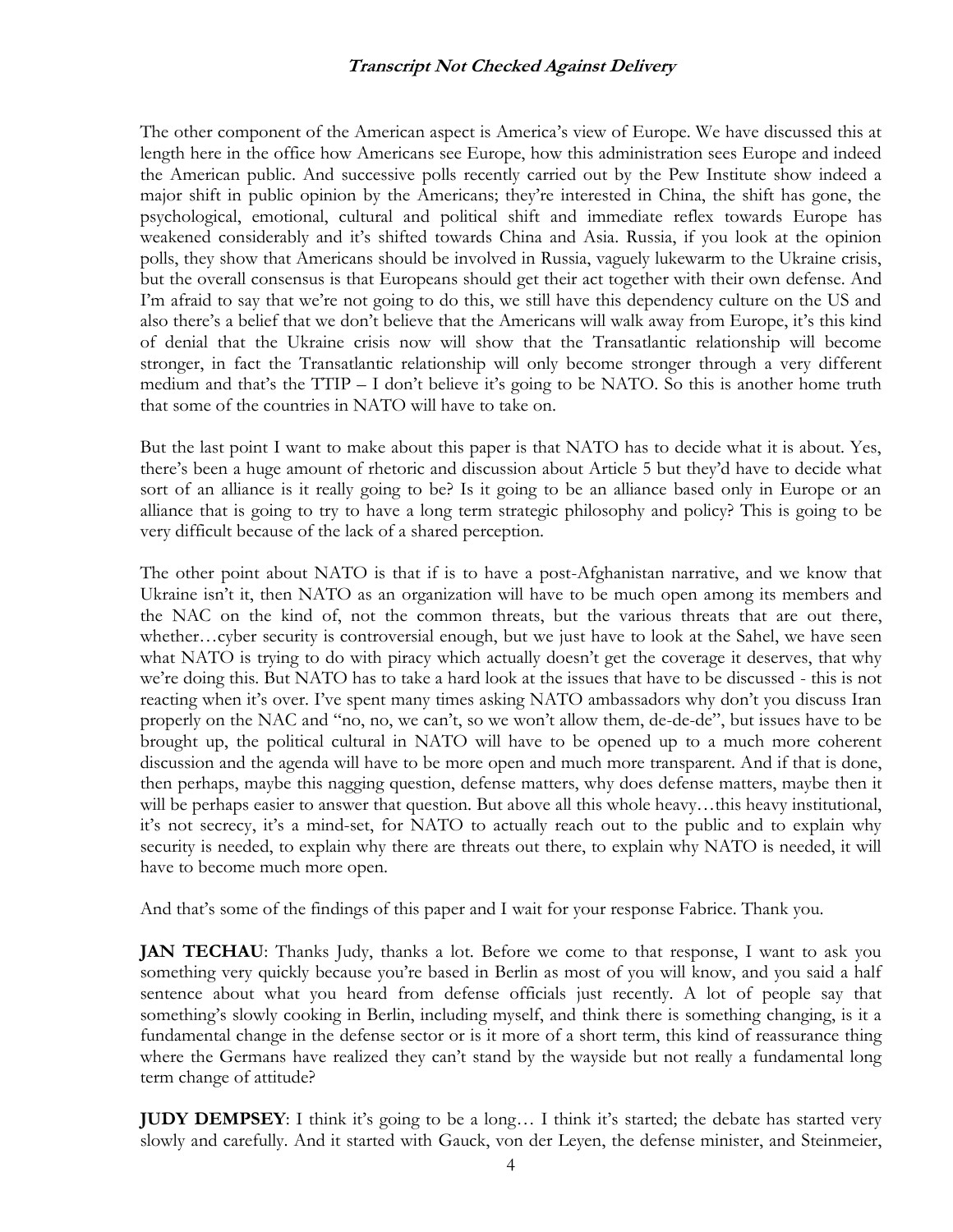and Merkel has been, she wants to see how the public reacts. The debate, the language is changing, the idea of responsibility and Germany taking on an un-defined responsible role, but it's out there. And it's really interesting, Steinmeier said a few weeks ago, he gave quite an important speech in Berlin and he says we're trying to start a debate but there's now an increasing gap between the small and politically elite and the public. That could be an excuse of course for not pushing the debate further, but the public, you just look at the opinion polls – they're becoming much more anti-Ukraine now, I'm not saying they're becoming pro-Russian again because the public doesn't like Putin, but the public isn't ready, they're not ready to go down this road yet but the debate is out there and it depends how Chancellor Merkel is going to lead it, how the media is going to lead it as well. But it's out there Jan, you're absolutely right

**JAN TECHAU**: All right, we might have the chance also later on to go perhaps a bit deeper into this and the other things. Fabrice, no shared threat perceptions, more coalitions of the willing undermining alliance cohesion, alliance solidarity a very selective thing, America looking elsewhere and looking elsewhere even more, no real pooling and sharing, the entire place is a disaster right?

**FABRICE POTHIER:** It sounds pretty bad, thank God it's not that bad. Let me first thank you for the invitation, it's always a pleasure to be in a way back home, I really appreciate that, I think it's a great initiative that you guys have taken with other think-tanks and the NATO public diplomacy impressions, so we very much welcome that.

On a more personal note, it's always difficult or hard to disagree with Judy, not because I agree with you because I disagree with many points, but because you believe in NATO…you're just frustrated because you don't have the NATO that you wish you would have and unfortunately I'm not going to help manage this frustration because I might give a slightly more realistic but optimistic picture the way I see the facts. And just for the record, the Defense Matter Campaign started, in fact the policy planning work that we did two years ago when we looked at the state of the European defense and the European defense investment, and indeed we saw some very negative trends, I mean there's no hiding, it's out there. But we saw that the problem was not NATO or the problem was not spending as such, the problem was more the rationale behind the military tool. The fact that the notion of military power had lost a lot of its currency. So that's why we decided not to call it NATO Matters but Defense Matters, because we believe it's not so much an institutional question, however important it is including for my salary, but it's also a much more strategic fundamental question because what do modern democracies, what's their vision about the military power and the use of military power. So this was just for the record but let me make three broad points to try to get the balance, Judy's take and report.

First, as I said, of course since 2008 we have seen the economic crisis, we have seen worsening of defense spending trends, an accelerated decline that had already started before but had accelerated to, in some cases, dangerous levels with some countries in Europe indeed going below a point where you can call it entering a kind of dangerous zone – that means a zone where, even if they want to act, they will not be able to act. So we are very, I think, open eye on that and my Secretary General has been very open about that very early in his mandate. However, we also see, I would say, some green shoots or some silver lining.

First we have seen, partly because of the ISAF operation, improvement in European capacity to deploy and sustain forces abroad. This is mostly true for planes and for ships. And I would not underrate that because deployability was a big issue including, and Jamie will know that, during the Balkans crisis. So we are doing better at deploying and sustaining our deployment and I think that's something we also need to take into account.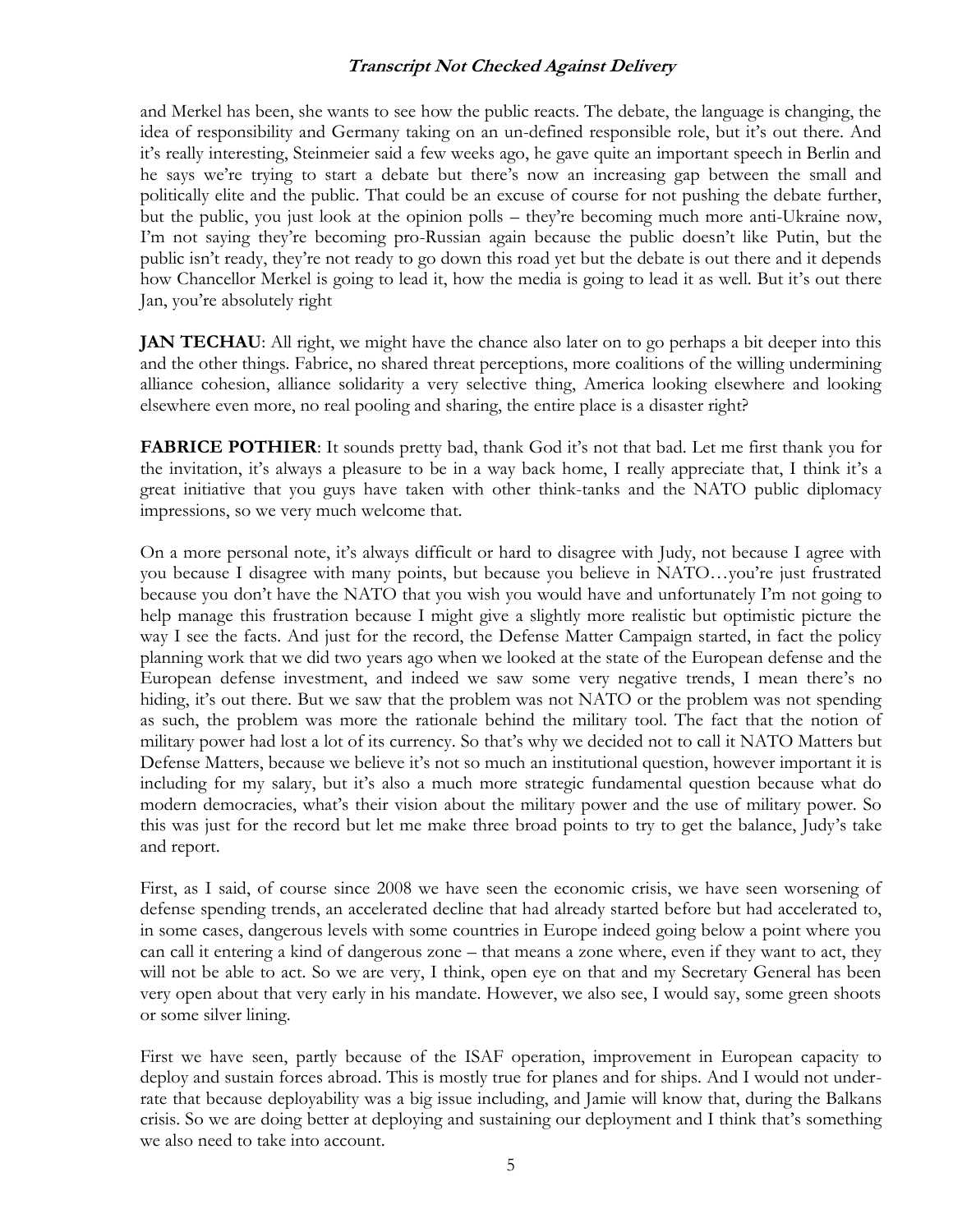Linked to that indeed there are some countries across Europe, not only the small ones but also the bigger allies, European allies, who have been cutting, but you also see some allies whose strategy culture, whose defense spending have been on the improvement or the increase. The Secretary General's own country Denmark has really shifted from a culture where they were much more about territorial defense to a much more expedition, you might say. The next Secretary General's country Norway I think is a case in point of a small country that managed to punch above its weight and managed to contribute to an operation like Libya, whilst, for example, back in the Kosovo time many of those countries could not undertake night raids because they did not have the equipment to do so. And we saw in Libya that those, you can call them medium allies, were able to contribute. And we should not neglect also those allies and not just look at the big ones. I think an alliance is made of big but also of other allies and this is how you get more than the sum of each ally.

Then I think out of the crisis which has been tough, and not just on NATO but on every institution, and every accepted wisdom about the Western economies and democracies and we see the effect now with the European parliament elections, we are still going to see the political and economic effect of this crisis for the years to come. But we see also the green shoots of a new cooperative culture emerging across Europe. I heard Judy's skepticism about this kind of you pooling and sharing of Smart Defense culture but actually you do see the beginning of new ways of doing business. On Smart Defense you will see that at the Wales Summit, in principle you will have some substantial projects and not just some nice little things that, you know some kind of nice to have, some must have, some things that are actually directly, some lessons that are directly drawn from the gaps that we saw in Libya. And I think this is significant also politically for the US partner to show them that the Europeans are getting their act together.

Again, linked to this new cooperative culture, and this is linked also to Berlin, you do see a new regional mind-set emerging so you've got the German led proposal for framework nations concept which will bring together Germany, Poland, Denmark and a few other countries to basically share planning, share maintenance, develop capabilities together. You do see a similar proposal led by the United Kingdom on the Joint Expeditionary Force. So you do see an emergence of a kind of European regional culture and actually these are not initiatives at 28, but this also what makes these initiatives I think able to produce real tangible results. The question is how then you link them 24 at 28. But it's just to say I think you do see the beginning of what you could call a defense recovery and I think if I had to write the next Secretary General's kind of roadmap, I think one of his starts would be indeed to kind of sustain that defense recovery, to make sure that for example we see potentially less than a dozen European allies who's defense spending could go up in the next years. So it would be about engineering that European defense recovery and which will not start from scratch, it will start on the elements I've just laid out.

Then in your… that's my second point in your report there was, and I think in general in the kind of, among the opinion makers, you often hear that NATO is kind of collectively paralyzed, it's either you've coalition of the willing or things like 28 are almost impossible to put together. I would actually make a slightly more counterintuitive argument looking at the past 20 years of operation, so trying to draw some strategic lessons. What you see is that actually NATO throughout the last 20 years, not always in a pretty way, it's because multilateral business is complicated, defense business, even at a national level, is complicated, but what you see is that NATO, the collective structure of NATO allow the allies to punch not only above their weight but also to deliver several punches at the same time. And I think that often gets neglected and this is something that comes across in your report where you say you know we do one thing but we can't do other things. Actually in 2011 we had the Libya operation, we had the Operation Active Endeavour in the Mediterranean, that is a counter-terrorism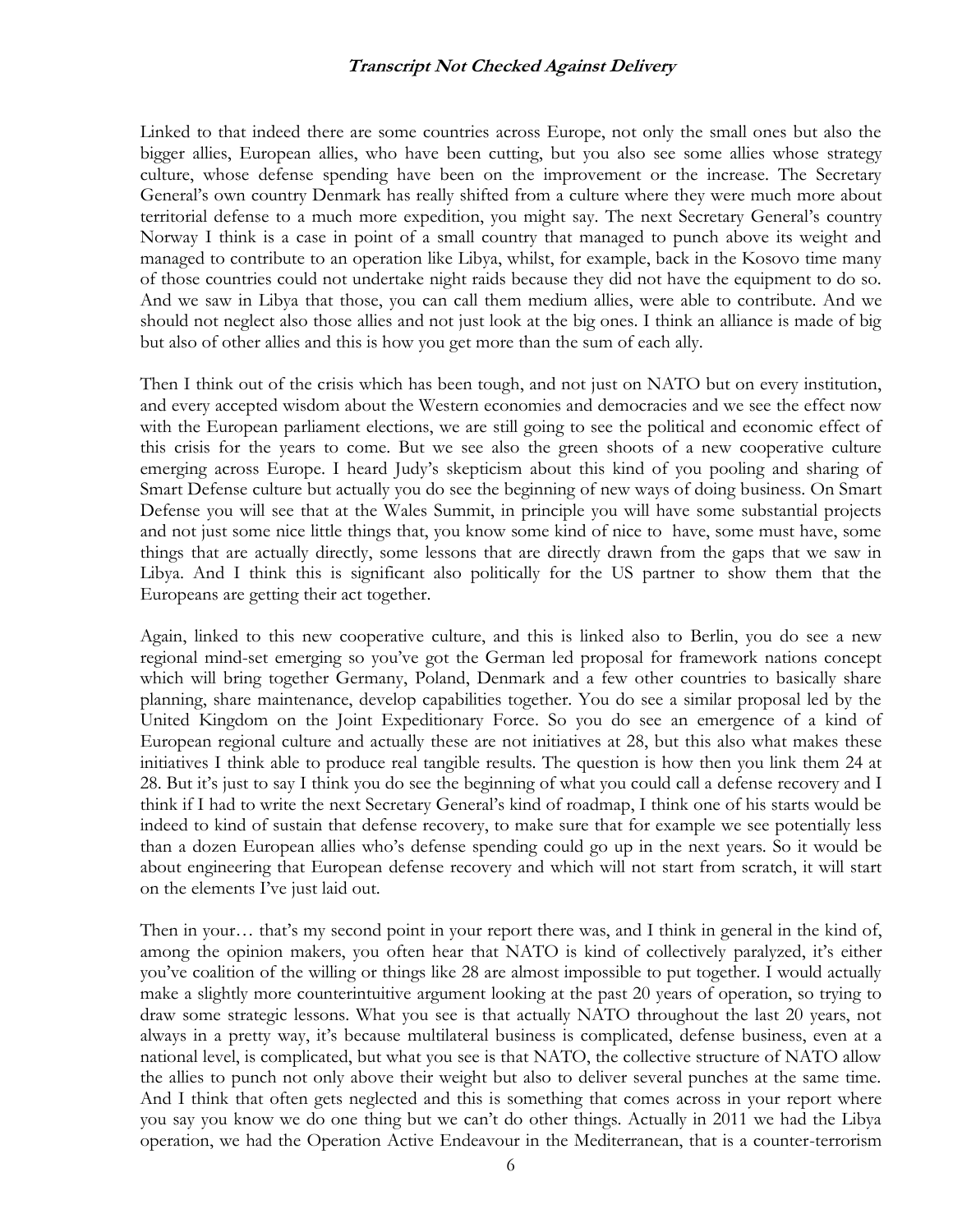and weapons of mass destruction interdiction operation, we had the Operation Ocean Shield in the Indian Ocean against piracy, we had the KFOR Operation, we had also our kind of on-going permanent air defensive effort , we had the air policing, so it's just to say we had more than five large, and obviously ISAF, so we had five large operations going on at the same time. Give me another organization or even actually another country, with the exception of the United States, who could do that. So I think we should not neglect that point.

You are right when you say coalition of the willing is a new trend or is a kind of strengthening trend, yes, but actually most NATO operations were not at 28, ISAF being an exception. Most… you always had some allies who for different reasons actually were not willing or were not capable but more willing to contribute to the operation. And actually I will turn that in a different way, I will say this is a good thing that despite the imperative of solidarity, because NATO rests on this imperative of Article 5 Collective Defense, that means everything at 28 and one for all and all for one, despite that that we managed to maintain and that we are reinforcing now, we also managed to have flexibility. That means those countries, like for example during the Libya operations, who wished to take a lead, who wished to take more the front role, can do it within collective structure and I think somehow we will have to continue managing that, we'll say flexibility with solidarity. It's not always easy, it requires a lot of negotiation and sometimes ad hoc arrangements but somehow we manage. And I think this is something that should not be neglected.

And then finally on the punching kind of NATO being able to deliver a collective punch, I think however difficult the ISAF operation has been, we should not neglect the fact that this has been the largest, longest, ever operation with 51 countries, with all the allies, some indeed have bailed out at some point, but it has been an effort that even the out-going US Defense Secretary, when he gave his valedictory speech, had to acknowledge that the Europeans had delivered or sustained more efforts than anyone would have expected back in 2006 or 2007. So I think we're emerging [or acknowledging ?] for ISAF, it has been difficult, it has been expensive, it has cost lives and there have been real sacrifices, but it has also brought some benefits in terms of how we work together.

And this is, in a way, my last point; yes we are at a pivotal time, we knew that before Ukraine because of the end of ISAF, now we know it even more because of Ukraine, we are at a pivotal time and we have to somehow find not just a kind of military posture but the political mind-set that goes with that new time. And I think the real challenge that the allies and the club of democracies are classed Western, the larger West face, is there is no fundamental problem with a multipolar world. What the problem is, is whether you have a multipolar world with different systems and different set of rules. And I think this is where we do see that tension between some revisionist powers, like Russia but also other ones in Asia, and the others because the contest is about what rules are going to set the global order.

And I think this is really where we are and how we address that, and I finish on these two points; first I think we need to think about the future and the future posture of the alliance in terms of strategy flexibility. This was something that Nixon had developed in 1969 in his famous Guam speech, when he had to basically address the conundrum of having less money for defense but having to keep the US engaged across the world and facing to its responsibility with its allies and being able also to keep or contain Russia and also China. So that was his kind of conundrum, and in a way we are in a similar conundrum; we will not have magically ten times more defense budget in the next years, we might have an improvement but it's not going to be dramatic. And at the same time we have pressure from the Eastern, the Southern, and even some experts are here in the Northern flank, so how do we deal with that? I think strategic flexibility is the way forward, which means it's not about permanent basing, but it's about prepositioning and rotation and maintaining interoperability between both allies but also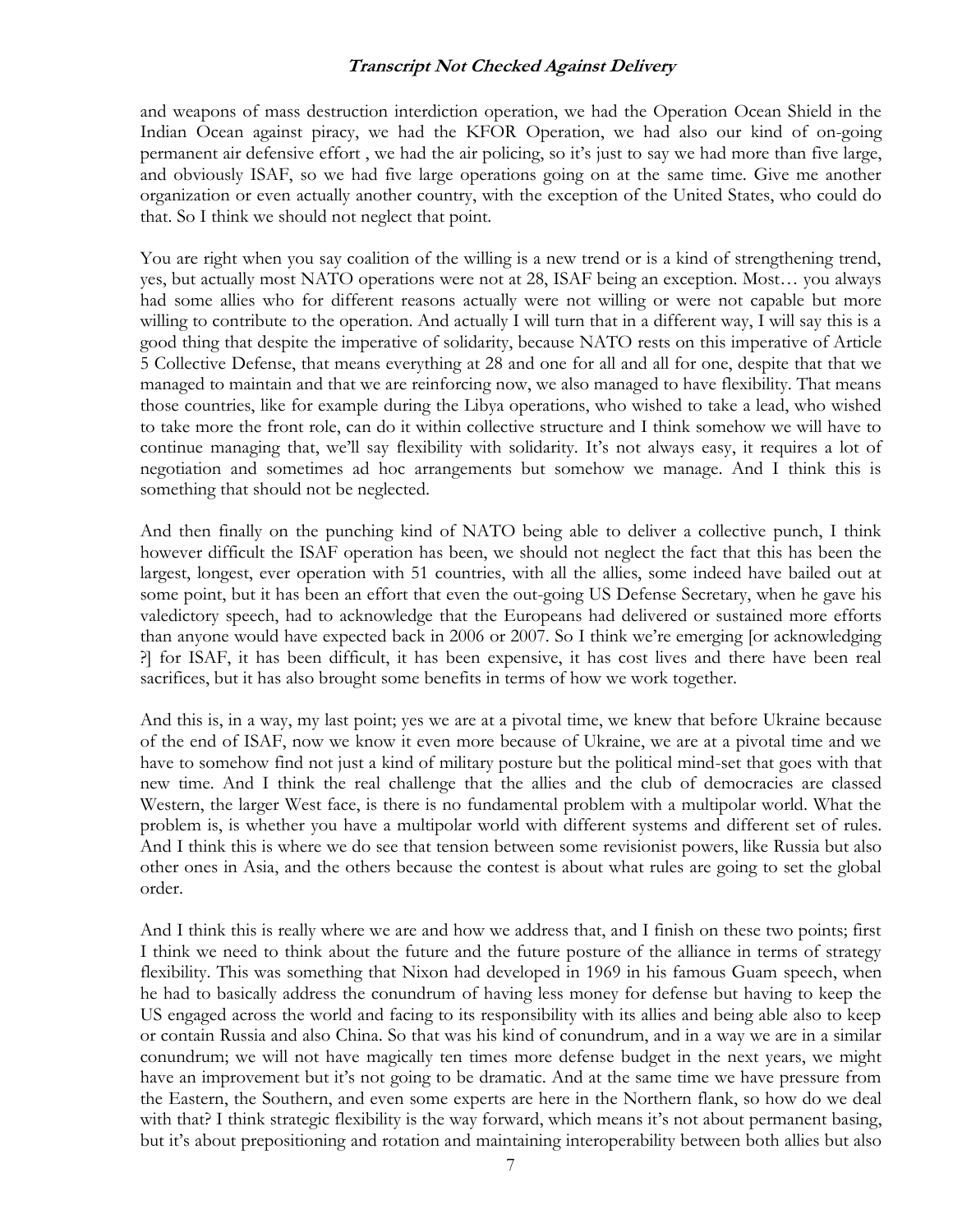allies and partners. It's not about dealing only with conventional threats but also dealing with nonconventional threats. And it's not only about dealing with issues or crises through military power and projecting military power but also by projecting for the possibility [?] without necessarily producing large forces for training - so kind of NATO state craft approach. I think that strategic flexibility could be the guiding principle that could help us to square out the kind of resource and strategic challenges conundrum.

And let me finish on why we're here today, the Defense Matters. I hear your point about you know we need greater common culture on threat assessment; first we have common threat assessment and we have just debated those threat assessments which are going to be enacted, if you want, at the Wales Summit. So I don't think the problem really lies here; I think in a way it's a more fundamental problem, it's really about the strategy culture because we will always see threats in a different way because of our geographic position and I think this is natural. But we will also manage, I think always to somehow bring it together into something that is meaningful. I think where we need to do more work is in really conveying the message of why Defence Matters and then somehow this is where we maybe will try to take that campaign further in the coming years is, first, it matters because it's an insurance policy, and I think Ukraine has shown that it's actually you do need that basic… to pay that basic insurance premium. Second, because as Iraq has shown, you need to somehow be able in one way or other, it can be even trainers but you still need to be able to project some stability beyond your borders. And third, and this is important for Berlin, it's also military power is a way to exert influence internationally, it's a way to have your voice, your diplomacy, even your economic sanctions, to bite more. And you can't say of course sanctions are always political – they're always political ultimately, I mean but sometimes the means to get to the solutions, part of the means is the use of military power and I think somehow in the future we will have to convey that message and this is I think where we see the debate in Berlin starting, but I will finish here. Thank you.

**JAN TECHAU**: Fabrice thanks a lot. We're now in a typical situation; we have the free-thinking kind of think-tank person who applies a very, very high standard, the high standard of the ideals of NATO and against this standard of course NATO must look bad and it kind of smells funny even. And then we have the practitioner who applies a much lower standard and that is the standard of just remember how difficult multilateralism is at 28 is, and then sees a lot more reason for optimism because, despite all of those 28, you know, being in the room and making it difficult, actually some stuff is happening. So where lies the truth, somewhere in between? You know Judy is itching to answer to some of the things that Fabrice has said, but it's a typical situation, it's typical for every foreign policy or even for every policy debate in the wider sense but I would like to kind of now sound out the grey zones in between you and Fabrice.

**FABRICE POTHIER:** In fact, yes if I can very quickly, I think it's...thank God we have disagreements so we can carry on talking about it and having debates because I think that's the point of, the first part of Defense Matters is to have an open debate. But I think the truth lies not in Evere, the truth lies in the capitals and too often, and maybe this is something that comes across in the report, it's about NATO, but NATO is only the expression of the will and the capabilities of the allies. So I think we need to also turn the table and not just look at NATO as an institution because it might be convenient for some to hide behind a NATO flag, and really look at the nations, what each nation does proportionate to their means. And this is where, again I wanted to finish by saying the Defense Matters Campaign should be taken to the capitals and really make the point about why it matters from their own point of view, but again the truth lies with the capitals.

**JAN TECHAU**: But here I must comment because obviously that's true what you're saying but at the same time when you presented your green shoots draft, you mentioned you know the smaller ones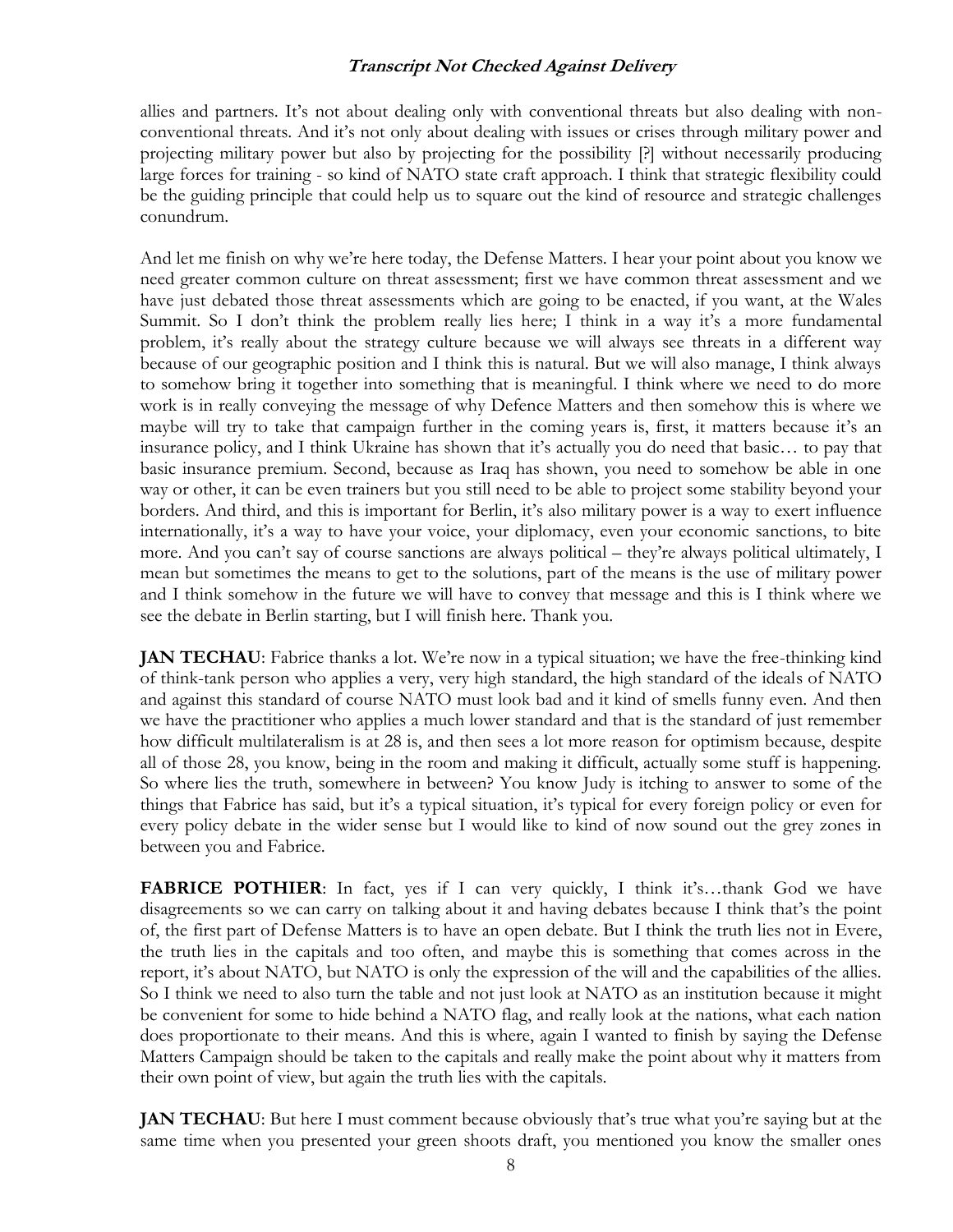that manage to punch above their weight. But you didn't mention Germany, Britain and France, and when you actually listen to some senior diplomats and staffers at NATO, they all acknowledge, not only because it's politically correct but because they have genuine admiration for it, the efforts of the small countries, but they all acknowledge what we need is a bigger effort by the big ones and there you were kind of short on the green shoots.

**FABRICE POTHIER:** No, I mean I think you can't put France, UK and Germany in the same basket, you are talking about very different strategic animals in a way. France and the UK having a strong strategy/military culture but both having had different experience over the last ten years. The UK has been involved in two major operations, Afghanistan and Iraq, whereas France has been involved in different degrees in those, especially in Afghanistan. So they come out of the decade I would say in a different state. And Germany, this is very different, I mean Germany was, until a few decades ago, still a divided country. Germany also had in a way a specific posture within the alliance and I think we have to give some the time to get to a new kind of strategic mind-set and this is maybe where we are seeing the debate now developing. So I would not put them in the same basket but everybody's got to do more. But I think the key again what makes, in a way France, if France wishes and we are seeing that with the Sahel to act in a kind of autonomous way, they can still do it. But other allies can't do that and this is where I think the collective structure also makes sense for the others and not just for the big ones.

**JAN TECHAU**: Thanks Fabrice. Judy do you want to comment and then I want to open it up.

**JUDY DEMPSEY**: Just… yes, two… in fact I'm just going to do one comment. I think NATO… thanks for saying I still support NATO after all these years, but NATO is facing a deep, deep problem. And Fabrice you touched on it on one sentence, the rationale, the idea of force. There's a world view out there that the force, the invasion of Iraq has proved how badly wrong it went, just look at what's happening now. And this will probably creep into Afghanistan as well. And we have seen what has happened in Libya. I'm not going to get into the debate whether it's good to use force and get rid of dictators, the problem is the idea of military force has been discredited and if it's been discredited it's going to be enormously difficult for NATO to legitimate the use of force, to even legitimate its military rationale, for the moment because force has had…because force now has such a bad name, I'll just leave it at this.

FABRICE POTHIER: Okay, I totally agree with that and this is exactly why I don't think the problem again, it's not about whether NATO matters, it's whether Defense Matters. But I think emerging from a decade of difficult and some controversial operations, you also have to be… we have to be smart about it and have to convey that to the leaders but also to the public. We will need in one way or another military power – this is part of how you exert influence and how you manage to also keep the global order in a way that is open and that is sustainable. And second, we can also use military power in a different way, in smarter ways, in more focused ways. So let's learn the lesson from the last ten years but let's not drop the last ten years like if it was something that has…yes, so I think it's about how we emerge from these ten years and draw the right lesson and not zero lesson.

**JAN TECHAU**: All right, very good. I think we've had a lot of stuff here on the table. Also interesting some of the stuff that hasn't been mentioned but I am sure that you will point this out to us. Jamie you will be number two, because Theresa Fallon is number one and then please wave, then we'll go over to the left and then I think those are the first three perhaps. [Overtalking] Please introduce yourself, yes exactly.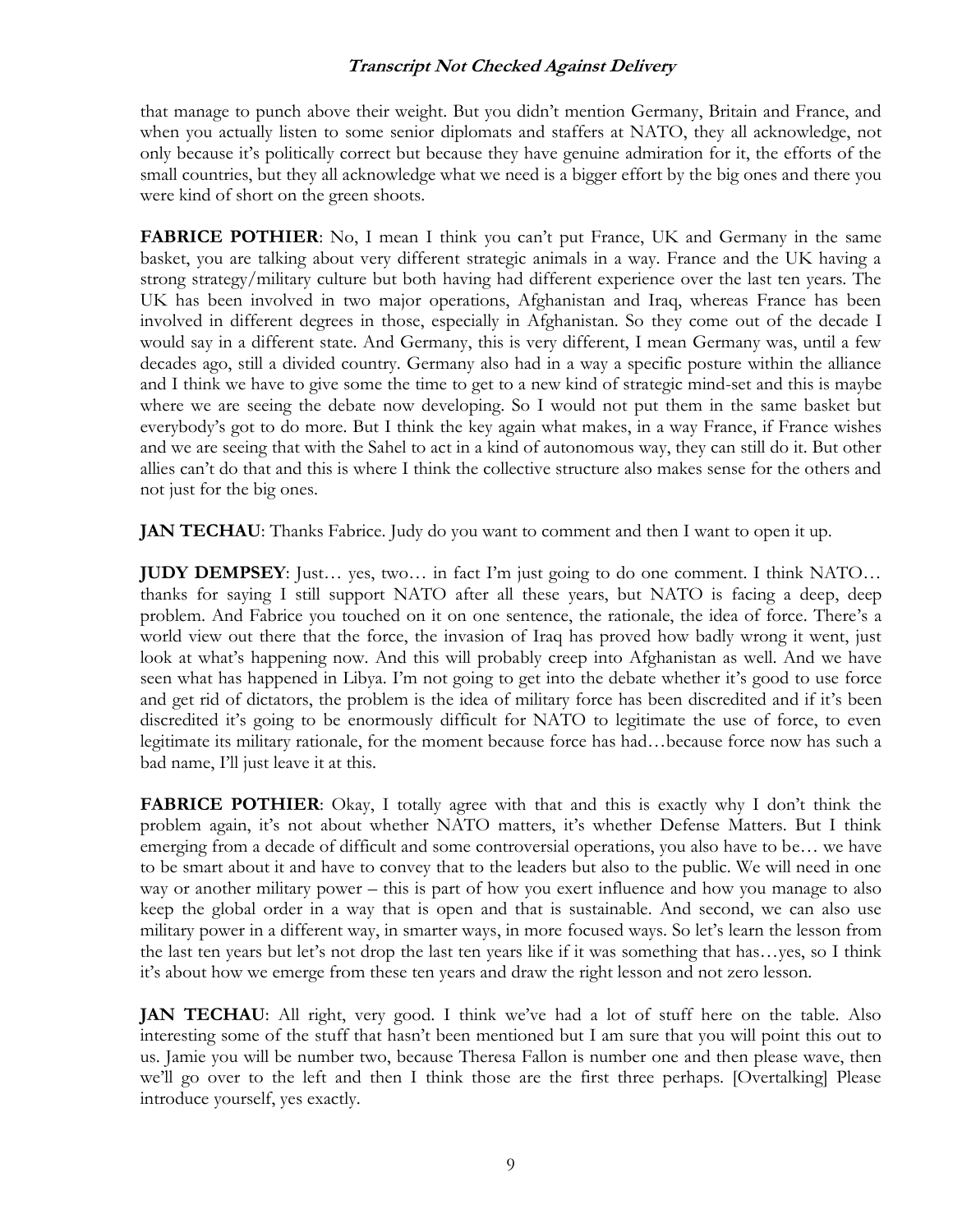**THERESA FALLON**: Theresa Fallon, European Institute of Asian studies. Thank you very much for your presentation. Just one thing that I have to comment on, if Ukraine doesn't wake everybody up, what will? And I just find the apathy in Europe is so pathetic and that this is having a direct echo in Asia because what happened in the South China Sea is not a coincidence and what happened very shortly after the response, or lack of response, kind of emboldened China to react. So I really think that the Europeans should kind of wake up a little and realize that these ideas of values rule of law, that they're not really. I just attended a conference earlier this week about rule of law and having new interpretations of what rule of law really means. So I thought it was a universal, but maybe in Europe it's having a new interpretation, so I'm very concerned. Thank you.

**JAN TECHAU**: Thanks Theresa. Jamie. Microphone is coming.

**JAMIE SHEA**: Okay. Thanks very much. First of all Jan thank you for organizing this, Judy really well written paper, it's great to read something which is so well-written, you can always see the difference between a think-tank and a journalist, no disrespects Jan or to Fabrice.

**JAN TECHAU**: And the bureaucrats.

**JAMIE SHEA**: And honestly, if you want somebody to come in and be a sympathetic but at the same time very stern consultant in looking at your strengths and weaknesses, nobody does a better job than Judy.

This said, very briefly I tend to agree with Fabrice because my sense, particularly as an old-timer in the alliance, is that things like threat perception differences, US/European debates on burden sharing, debates on whether NATO is best as a very small cohesive group or better as a larger network, those debates have been there pretty much since the early 1950s and I don't say that out of complacency but I simply think they're wired into NATO's DNA like a married couple that believe they can change each other and realize that they can't. And we just have to, sort of every generation of NATO leaders has just had to sort of manage them and keep the ship going the best way that they can. Because there are no ultimate answers to these issues.

That said, I think there are four key things that really are going to determine the way ahead and the way I would formulate them would be as follows. That I think the danger for NATO at the moment is that because of the Russian annexation of Crimea and all of the developments and idea of war is no longer unthinkable in Europe, the danger is that we go back to a sense that all we need to do to deal with the new situation is to go back to a sort of 1950s posture of collective defense and tanks on the lawn and heavy armor and big forward bases. Because that may deter Russian tanks if that would be the intention of Mr. Putin, but if we find that we've done all of that and still Poland and the Baltic States and others feel vulnerable because of manipulation of energy, manipulation of minorities or proxies, media operations, propaganda, penetration of business circles, in other words what we call the hybrid war, then we would discover that ultimately deterrents doesn't quite deter, or traditional deterrents doesn't deter in the way that we hoped. In other words we've done a hell of a lot but the problem of vulnerability to Russia and [unclear] is still there. And therefore I think the danger is NATO will think oh great we're going back to the stuff we know how to do, we've done it in the past, wonderful, just a big heavy military response and the problems now are different and the responses are different. In other words we have to stay engaged in areas like cyber, energy security, and look at where Putin is prod us. So that would be my first point. Yes, I mean we have to reassure the military is part of that but not to suddenly think that that's all we need to do.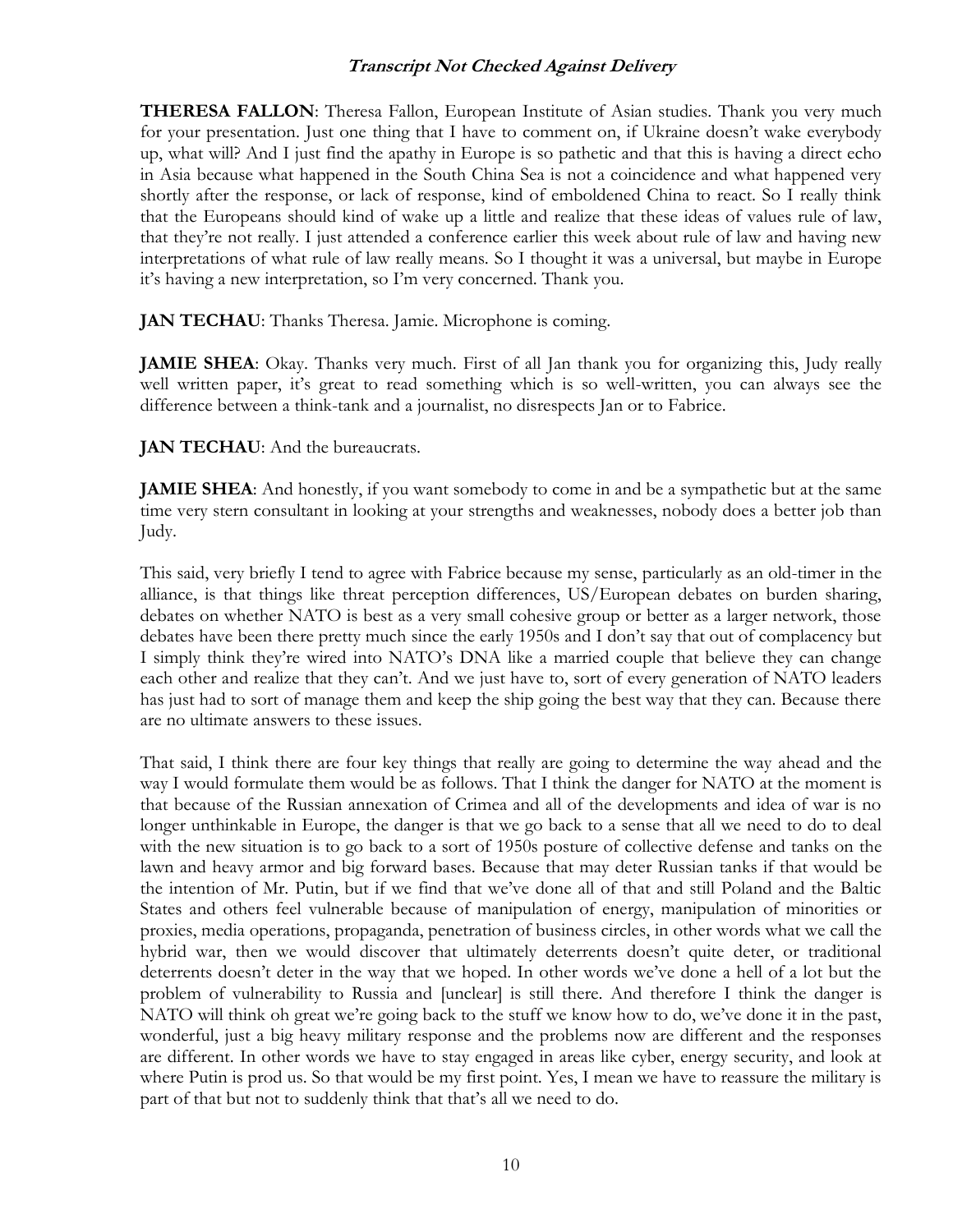Second point is that for much of my career in NATO it's always been about what do I have to do to keep the US involved, what do I have to do to persuade the Americans I'm a good ally? If I send some forces to Afghanistan will that get me support in Washington to join the alliance and now it's… and Fabrice alluded to this and I agree, I think the real issue for NATO is how much solidarity Europeans are willing to show to each other. You know will France not be abandoned in Mali, will the Poles not be abandoned in Eastern Europe, it's really a question no longer of what I need to do to get Washington to support me but how are the Europeans really prepared to support each other and back each other and work together. I think it's very encouraging that notwithstanding the crisis, Estonia and Poland have sent some people to Mali in the Central African Republic, but this kind of move to generosity is key.

The third thing, and of course this is it, is that we need to have some sort of Transatlantic clarification of what we can expect the United States to do for us. US defense budget is going from 700 billion down to about 500 billion, the army down to about 400,000, the US is a very exposed super-power with the Middle East, with Iraq now, with Asia, and the US will not be able to concentrate big power in one single region in a way that regional powers like China and Russia can do that and we therefore need a real clarification of what we can expect from the United States and what we have to ourselves.

And my final point, very briefly, when you want a narrative for NATO is my sense is that while we were out there in the global scene, in Afghanistan, the whole neighborhood has become massively worse from a security point of view, whether you start with the Sahel and in Maghreb and in Northern Africa all the way through Libya into Egypt, now through the Middle East, of course with [unclear], with Isis and now of course even the area which we thought was pretty secure with stable partnerships, the East, Russia, Ukraine is in trouble. And frankly, not only has the situation got vastly worse but also the partnership instruments that we thought were going to fix the problem, whether the EU or NATO, have not had the transformative effect that we thought that were going to have. And if there's a new sort of strategic narrative for NATO its sorting out the neighborhood but in a way that has to be done with the European Union.

And just finally, I totally agree however, totally Judy, for what you said on NATO needs to get more strategic, you know we waste far too much time still when so much is happening in formats of meetings or how many partners to invite to which initiatives – we really need to start stop spending so much time on these things and be more strategic. I agree entirely about what you said on the intelligence and that if we're going to have these partnerships, particularly post-Afghanistan, we have to figure out how we're going to get better use out of them. But the narrative is not going to be simple because you can make a narrative if you're only doing one thing. The problem today is that you know security comes in different shapes or forms, you remember George Robertson [?] your dear friend who used to say if you can't ride two horses in the circus at once you need to change jobs and we can't go back to just being an alliance doing one thing, it has to be multiple things and the challenge with the narrative is to make those multiple things sort of comprehensible.

Sorry I've spoken at great length but it's a great paper and thank you, keep writing more.

**JUDY DEMPSEY**: Thank you, yes. Thanks Jamie.

**JAN TECHAU:** There's Jo Coelmont here on this side whom I want to give the microphone to, it's always great to have you, thanks for coming.

**JO COELMONT**: Thank you very much Jan. And thank you Judy for your brilliant paper. I agree with the five points that you have put forward, and as a matter of that the five realities that you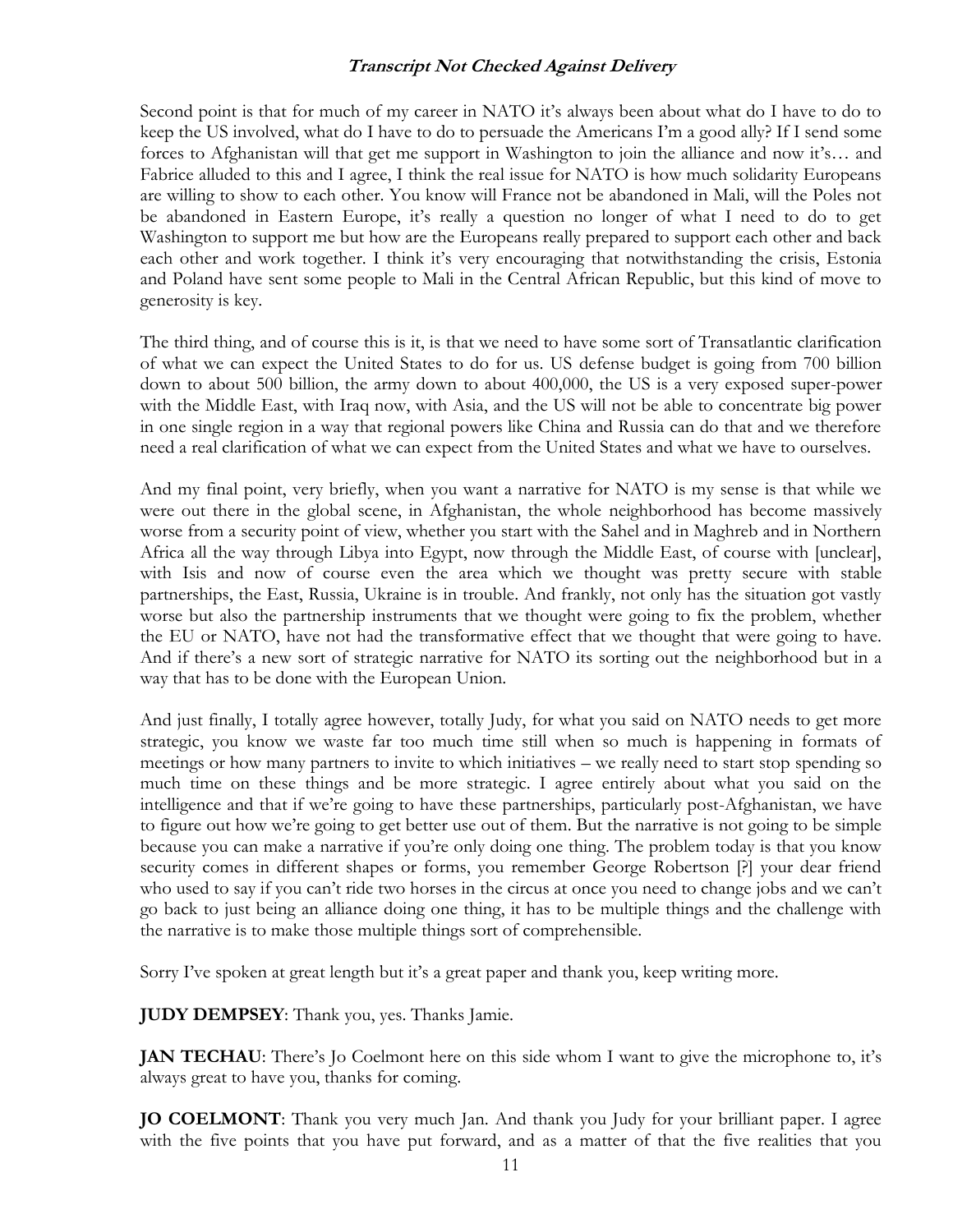described but have some questions on your final remarks and your final questions as such. And indeed you end with the question "NATO has to decide what it is all about". So that is an existential question. This means what's the strategy for NATO.

And Fabrice, thank you very much. You also talked about strategy, you said it's about strategic flexibility, it's about strategic culture, Defense Matters, you use the military force matters as well – all those are very important elements that point towards in the matter of fact strategy. And so far I hear there a lot about NATO, I heard a lot about the nations, it's about the nations, but I would like to widen a little bit the debate, and you know my background from the Egmont Institute and former [unclear] rep to the European Union, the European Union as such in this debate was not yet mentioned. You, Judy you did it sideways, because you said for Transatlantic relationships probably teaching our [unclear] and that's something between US and Europe as such. So the question now I would like to put forward is now where is the *logos* where we can develop the strategy we're all looking for? And is NATO this kind of the *logos*, because have a look to history, I've never witnessed that a strategy was being developed in NATO – strategy was developed elsewhere and then later on transplanted in NATO by the member states. And I think what I see here in Europe that we try to come also to at another 28 to a kind of strategy. So where exactly do we have to go? Is it more about a really genuine debate between Washington, the Union and European member states than it is about institutions like CSDP and NATO.

**JAN TECHAU**: Thanks Jo, before we come to the answers, let me just explain to you that of course we know it's very warm inside this building but let me remind you that it's all of you making it so warm inside here so we're not going to apologize for this. [Overtalking]. Yes but just to put that straight.

Judy and Fabrice.

**JUDY DEMPSEY**: Yes. I'm going to work backwards, I think what you raised is really important. NATO didn't need a strategic culture before… during the Cold War, it just wasn't necessary - the whole Cold War negated the need for this. And they lost the opportunity to have a strategic culture during the Kosovo War and they rested again on their laurels and still didn't develop one. In fact now, you've hit on something very important; to have this strategic culture, the European NATO and the Americans have to sit down together and they have to ask each other what are our common interests? Because the strategy depends on defining your interests and the Europeans have disparate interests, leaving aside the issue of values which we go to later. But we have… there's a yawning gap and the longer this gap exists between Washington and the European countries, suspicion will come in or misunderstanding. And so talk of a common strategic culture will only be possible once we define our interests and that's all I'm going to say on this. And the EU has been very, very bad on this as well; the EU tends to put values before interests but actually we know…we know exactly what they do, interests… that's one point I would say on this.

What we didn't bring up of course was enlargement but that is the EU. I'll just pick up on the EU question, Russia, if Ukraine doesn't bring the... yes, it was really interesting with the Ukraine crisis; China wasn't… China did not give Russia the support it really needed at the UN Security Council, in fact China was very worried about Russia's annexation of Crimea. And Japan was particularly as well. And I think reading, I'm not an Asia expert, but just reading the Asia press at the time, I was struck by the fact that they were horrified that the Europeans didn't really galvanize themselves and be much tougher on Putin immediately and I think they realized that it will allow some players in Asia to actually exploit that weakness. I think it was a big mistake, a very, very big mistake, the reaction to Crimea your future's been de facto accepted.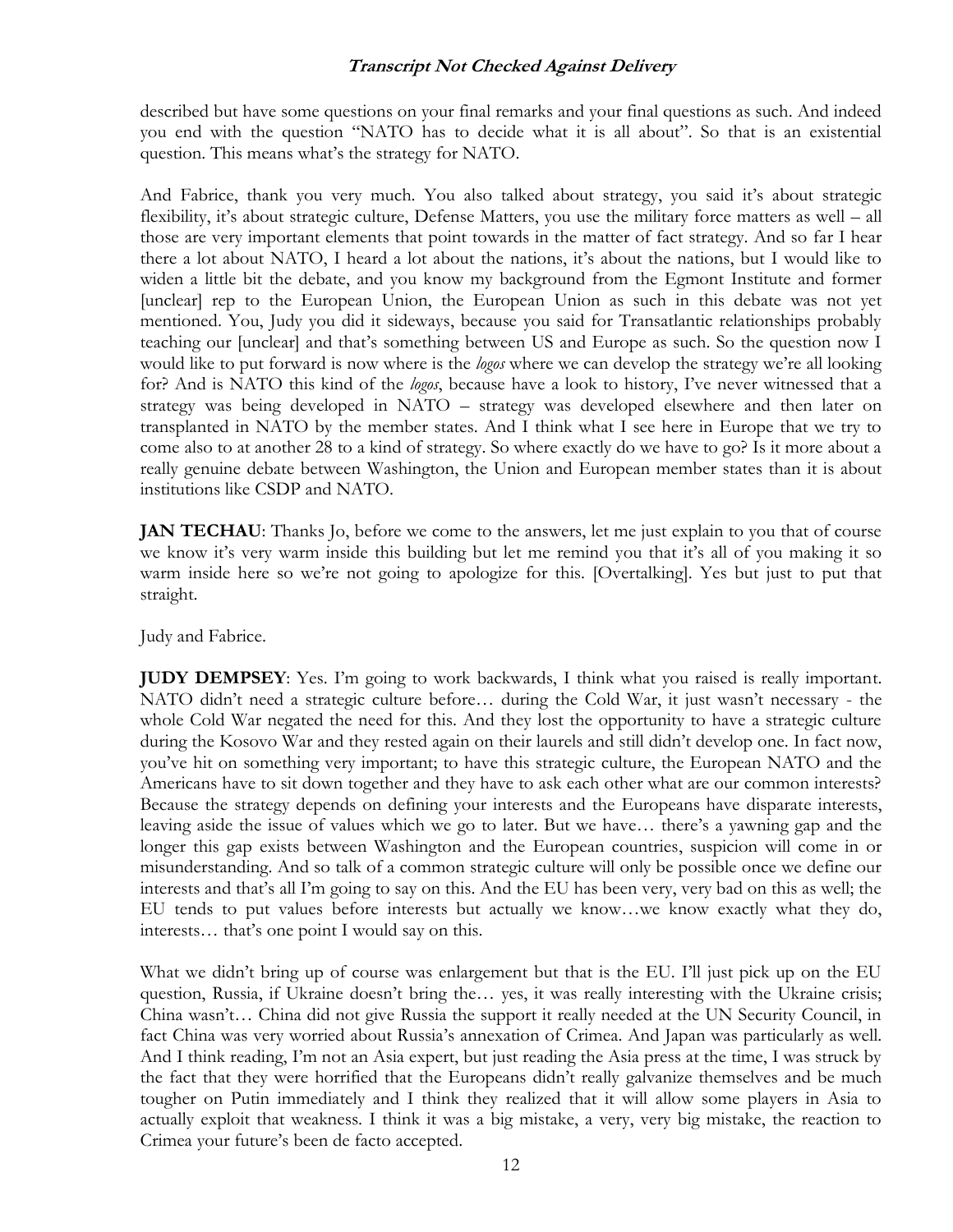And Jamie's points, I will only take… I find, I really find your point about hybrid war, I find that really interesting – you've made me think about why I should question so fervently my belief that there should be deployments in Poland and Baltic States. But I take this on board, I think it's a very, very interesting point. I'm going to stop there because there are so many other questions.

**FABRICE POTHIER:** Actually let me follow up on the hybrid, I mean the whole debate on hybrid warfare, it's obviously very interesting, it puts back question related to defense back more central which is I think a healthy thing. However to be a bit different from what I heard, I think the bottom line with hybrid warfare is you still need conventional forces. Because hybrid works when you have 50,000 troops lined up on the other side of the border. So I think it doesn't get the allies, especially European allies off the hook in saying it's all about doing a symmetric stuff, about obviously cyber is very important, Info Operations are very important, but in the end whether you can deploy rapidly or put on high readiness some, I will say conventional forces is still what will make whatever other strategy or less symmetric strategy work better. So just I think on that we shall take part in the debate but also bring a bit of caution to it.

On what I've heard on Ukraine whether it's a wake-up call, I think it's a legitimate point. As far as my boss is concerned and as far as many of the allies are on the table, I think yes it is a wake-up call. Whether everybody's going to get their act together, that's a different question but let me make quick points about that.

First let me make quick points about that. First I think it's a wake-up call because we've realized that we have… revisionist power within the Euro-Atlantic area, not outside – inside the broader space – and this is something that maybe we wanted to ignore or we didn't want to see the succession of facts but the reality with Ukraine is we realize that Russia is not, at least in its current behavior, the strategic partner that we were hoping Russia would be. Second and linked to that is that it brings back military power in an old sense because in the end what Russia did was what we used to do during the Cold War with Snap Exercise, with high readiness, with quick deployment and lining up quite a substantial amount of forces by the border. So it brings back the kind of notion of military power in the political debate. However, and this is what Jamie was alluding to, we also realize that deterrents, effective deterrents is going to require more than just military power because for the simple fact that Russia is also inside the Euro-Atlantic system, economic system, political system. So you can't just deter an adversary or deter a country that is also inside your own economic and political system and what it will require will be not just deterrents but resilience, that means building up every country's resistance capacity in a way to deal with whatever undermining from the inside and I will guide everybody to a very interesting piece in foreign affairs about how Estonia, small country by all accounts, has managed to really build up its resilience to deal with the Russian activities inside Estonia. So that's an answer.

On Jo's point, yes, I agree on the EU. I actually think Ukraine should be a wake-up call, not just about the fact that geopolitics is back but the fact that we need NATO and EU to enter into a real political cooperation. I think it is good the level we have now and this Secretary General has really managed to lift it to the leaders and regular meetings. We also have regular work level meetings about capabilities and capability projects and I think… let me make my point… But I hear you're impatient… [overtalking] you will see, somehow we'll agree at some point. But I think where the real price lies for both NATO and the EU is to be much more political and much more strategic about how they work together in the neighborhood knowing full well that the EU's got a much broader tool box and cover many more dimensions that NATO in the Eastern and the Southern neighborhoods but still we have two big stakeholders and in a way we have the two faces of the same coin and what's interesting is President Putin seems to consider the EU as much a threat as he used to consider NATO. So we are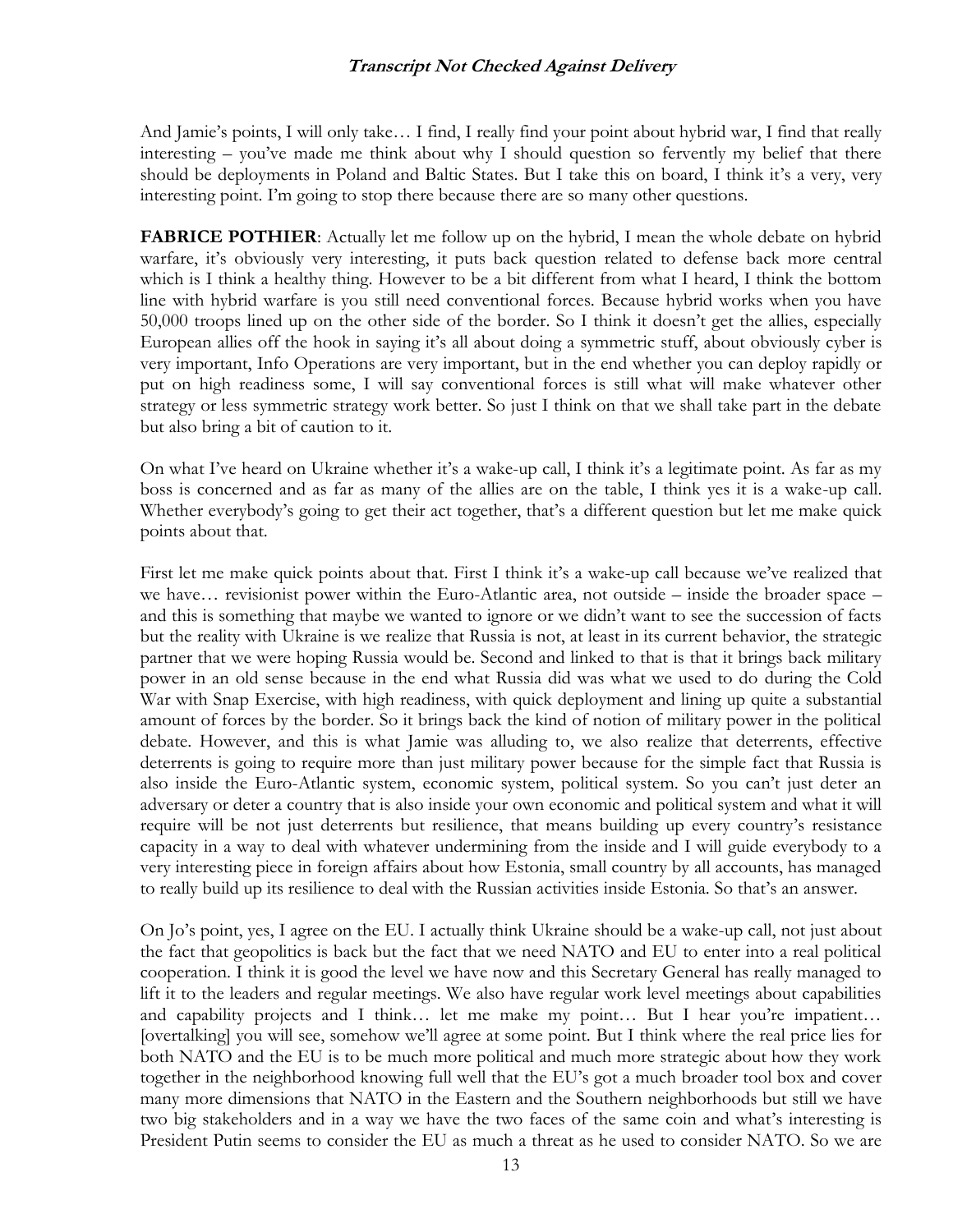in the same basket and somehow we have to figure out how we are going to manage to have a more transformative effect in the Eastern but also the Southern neighborhood. Same thing on deterrents, I think if we want to have an effective deterrence in the future, we will need to be, I will say leave no doubt about our collective defense commitments but we will also need to have the EU place full role on building up for the energy market that is diversified enough not to be dependent on Russia, building up cyber reliance within the EU members and so our deterrence concept will have to reach from Evere to Schuman.

And then finally I think both the NATO and the EU will have to somehow develop a more modular mind-set about how they work with other regional organizations. I think the future, partly the future of crisis management is going to lie with working with organizations like the African Union, like we've done for in Somalia, but on a more systematic basis. That means these organizations who are increasingly more willing to act and not necessarily more capable because they don't have yet the level of skills and the level of capability – we have those. So they could borrow those resources from us to lead their own operation and this we have been doing but in a way on an ad-hoc basis and I would say that the future lies in probably lifting that into a more systematic approach which could be called modular approach.

**JAN TECHAU:** Judy I know that you want to...

**JUDY DEMPSEY**: No I don't want to and I think of the audience.

**JAN TECHAU**: So the second round questions, we'll come back. But I have one more Fabrice, just real quick because both you and Judy and Jamie have talked about making NATO more strategic - a couple of years ago that was called making it a more political alliance. And then Judy suggested that the conversation about this could be held at the NAC. Now when you discuss something in the NAC it can't stay secret for five minutes and so is it realistic to make the NAC the kind of forum for these kind of strategic debates?

**FABRICE POTHIER**: You mean it's finishing that the speaker law [?]?

**JAN TECHAU**: And then, if that's not the place for that debate, if Judy is wrong, then where is the place for 25 allies to start talking strategy in a way that you know that makes sense?

**FABRICE POTHIER**: I think actually Jamie was maybe a bit modest on this one. I think we've gone much better since this one and Jamie's division has played also a big role in basically producing, I would say strategic awareness products, that means pieces of analysis about issues where the alliance does not necessarily have an operation but we have where we have, in one way or another, interest. And I think this Secretary General has really made a systematic effort to make the NAC in its different shape because the NAC is also ministerial but also at heads of state level more political. And in a way in my strategic flexibility posture, one important aspect is to move away from this binary approach this, kind of switch on and off – either we do something or we don't do anything and we don't talk about it. And I think there's a growing consensus that yes, Asia Pacific, we ought to discuss Asia Pacific without necessarily having to come to a point where we have to deploy things, it's not that – it's just to be aware of what changes in the Asia Pacific region mean for the Euro-Atlantic area and what can we do about it.

So I think we've gone more political in our strategy – we can always do better – but my understanding is there's a big improvement since Lisbon, so I would not be all dismissive.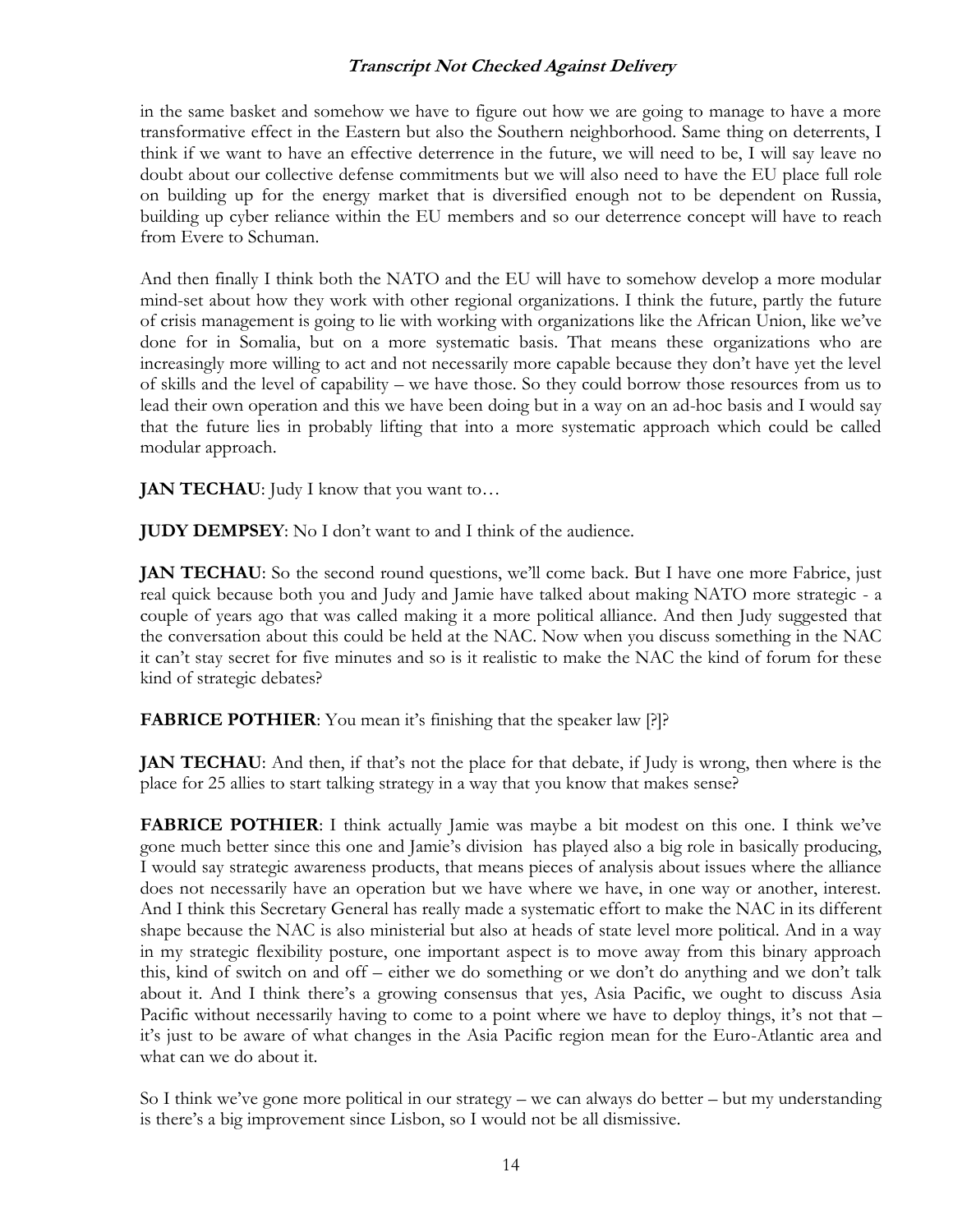**JAN TECHAU**: All right. Second round of questions. One here in the front row, Anan [?] of course, and then do we have somebody else  $-1$  need a third finger just now. If not we just start here in the front row please.

**ROBERT VANDEMEULEBROUCKE**: Thank you Robert Vandemeulebroucke, Belgium Ambassador, retired. Referring to the invitation, there are a number of items that have not been addressed, cyber-attacks for instance, instability south of the Mediterranean, Iran's nuclear threat; I don't want to start another conference but I would like you to focus a little bit on the instability south of the Mediterranean. We've heard Mali and the intervention of the French, Central African Republic; is it still on NATO's radar and how? Thank you.

**BROOKS TIGNER**: Thank you. Pull up my notes here. Yes, Brooks Tigner, Jane's Defence Weekly. I don't hear a narrative here – a coherent or a cogent narrative here for NATO, or one that can be communicated in a fashion that is understandable or relevant to the public. And if we're going to come up with a narrative, it's got to be backed by illustrations of threats or defence needs and NATO's response to them which creates public support for the allies. And I agree with Judy, Ukraine is not enough. You made some concrete examples, you gave us some examples here Fabrice, the German lead nation concept – you can't say that to the public, that's not part of the narrative, besides its go inherent problems, the opt-in/opt-out, if Germany bails out of that it leaves the other countries in the lurch. Smart defense; you can't talk… it's too much in the reeds [?] you can't talk about that as part of the narrative - it's not going to deliver results, real results for years. So what phrase do you need to try it out? Strategic flexibility, it's fine to toss that around inside the house but outside the house it's completely abstract and it's utterly meaningless unless you give it, you hang some concrete examples on it. Maybe Jamie's phrase "taking care of the neighborhood" I would think is the one and it comes back to Judy's point which I couldn't agree with more, you've got to illustrate, you've got to pinpoint within the NAC, and where else, what all of the threats are around NATO, we've got to be willing to address them, and particularly to the South, Africa is full of concrete threats to Europe and I don't see NATO really talking about that at the moment. Thank you.

**JAN TECHAU**: Right, I would like to toss in a third question and if there's not anything coming from the audience, I have one that I've been wondering about and we've talked about it also beforehand. There's this 2% mantra of course and it's politically very useful but often of course technically a bit more difficult to make sense. But let's assume that overnight the miracle happens and everybody goes to 2%, both to you Fabrice and to Judy, do we have an idea as to what we want to do with all of that money? In Germany alone, we're currently at 33 billion per year, if we got to 2% that would be 58 roughly, and granted we know that strategic airlift is important and some, you know, command and control things and other things that we've identified for a long time that are crucial, but even with that, that would be an enormous surge in spending and do we have a concept, do we have an idea, do we actually know what we would do with all of that apart from just stitching holes, that would be my third one.

**FABRICE POTHIER:** That's a pretty good question.

**JUDY DEMPSEY**: I take your question, first Brooks. Jan has heard this before. There is a wide spread complacency in Europe and this complacency rests on the fact that we have been secure and safe for many years. And despite the Kosovo war and the hundreds of thousands of refugees that flowed into Germany and other countries, it didn't jolt us out of this post-war complacency. And the Ukraine example is very telling on this, nobody writes about the Tartars being… they have left Crimea, they're under huge pressure. And NATO's and the EU's greatest weakness is the inability to puncture this comfort zone. And we are surrounded by so much instability but poverty and no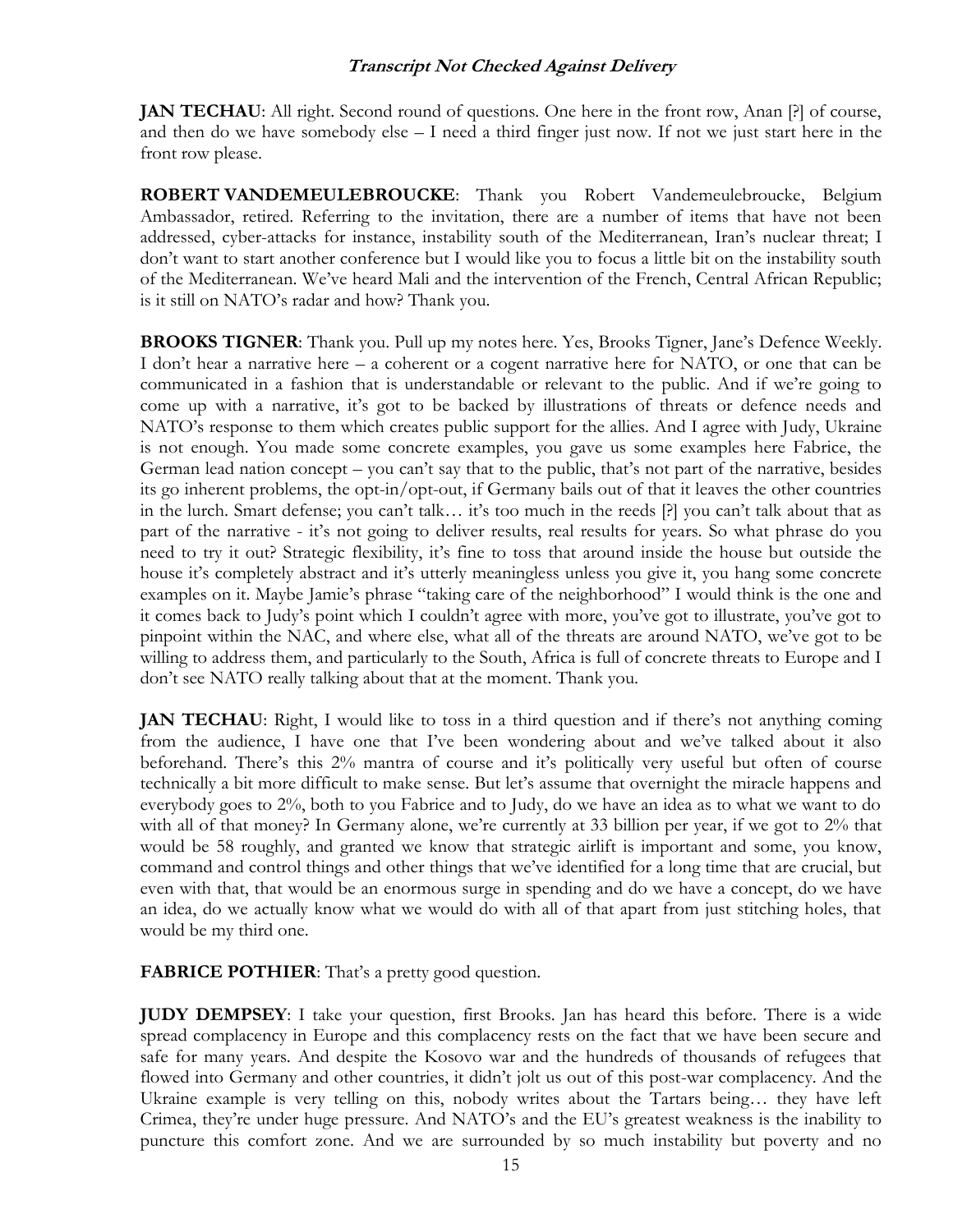perspective, migration flows, refugees, what's happening on the border with Jordan, Syria which didn't get mentioned, and somehow NATO is not going to go anywhere and the EU is not going to go anywhere until we actually end this feeling of the comfort zone. Because what's happening now in the Middle East will come to haunt us very, very soon if it's not stopped and I don't want the comfort zone to be punctured through huge terrorist attacks in Europe but there must be some way to break out of this feeling it's far away and it doesn't affect us and I think this is one of the big challenges facing NATO and the EU, I mean this is where we actually, if you share anything which is very little, this is what you do share. And I think maybe I hope that answered your question too because these are huge geostrategic and security issues which we are not confronting. It's very dangerous and very depressing because we won't be ready when they hit us.

**STEFANI WEISS**: May I just get into that… Stephanie Weiss, Bertelsmann Stiftung. But I mean we have also seen that there is no military answer [?] to all the problems you have mentioned, yes. And NATO as a military alliance, no-one you know, and particularly in Germany would think that NATO is the answer to the problems you mentioned. So, you know…

**JUDY DEMPSEY**: Stefani I completely agree with you and I touched on this how the idea of force is so discredited. I mean military is needed, defense is needed, the security of our energy supplies is needed, the security of refugees is needed and of course NATO doesn't supply that kind of option but it can supply logistics and strategic planning for that. But my argument is exactly what you say that we are in a bind now, the comfort zone on the one hand and how, especially for the German public and indeed the British public which people do forget; the British public are so… they were misled over the war in Iraq and they were misled over the war in Afghanistan - indeed the idea of war wasn't even mentioned till the last couple of years. And so there's a huge suspicion and a there's a huge distrust of the military now in Europe, leaving aside how it's affected in the United States.

**FABRICE POTHIER:** To go back to where I started when we opened this debate, I've just realized that I think what is probably difficult for Judy, or frustrating, is that it's not so much that I think you overestimate what NATO can or should do, I think you overestimate power. And I think when you look at the neighborhood, of course we should do as much as we can but let's also be honest and realistic that we are not going to shape a neighborhood where there are, especially the Southern neighborhood with the Arab Spring, you have some forces that have been unleashed which are in a way the forces of transition which hopefully, and we should everything possible for this transition to lead to open rule based societies, but I think you're overestimating what power in general can achieve and it's one of our… one of my ex-colleagues, Moses Naim, published a book about in a way the limits of power. And I think that the current US president, some people say he's weak, he's indecisive – I think he's wise in knowing what power should do, what it can do, but also knowing what the limits of power are.

Now that doesn't mean we should give up on one part of our power toolbox which is the military aspect and I think we need to be more, to set the bar in a more reasonable way because the way you are setting the bar is yes we need to transform and be active in our neighborhood, yes but even if we're active and the EU, for example, is probably the prime player given that they can give access to markets, they can give financial support which NATO cannot do, and yet the EU, in its own official recognition, has had very little effect both on the Eastern and the Southern neighborhoods, so it's a difficult business and it has always been. So I will temper a bit where we fix the bar because then if you fix the bar too high…

**JUDY DEMPSEY**: If I could come in here. Actually I underestimate power. Because the EU forever goes on about its values and interests but they actually don't articulate those values and see them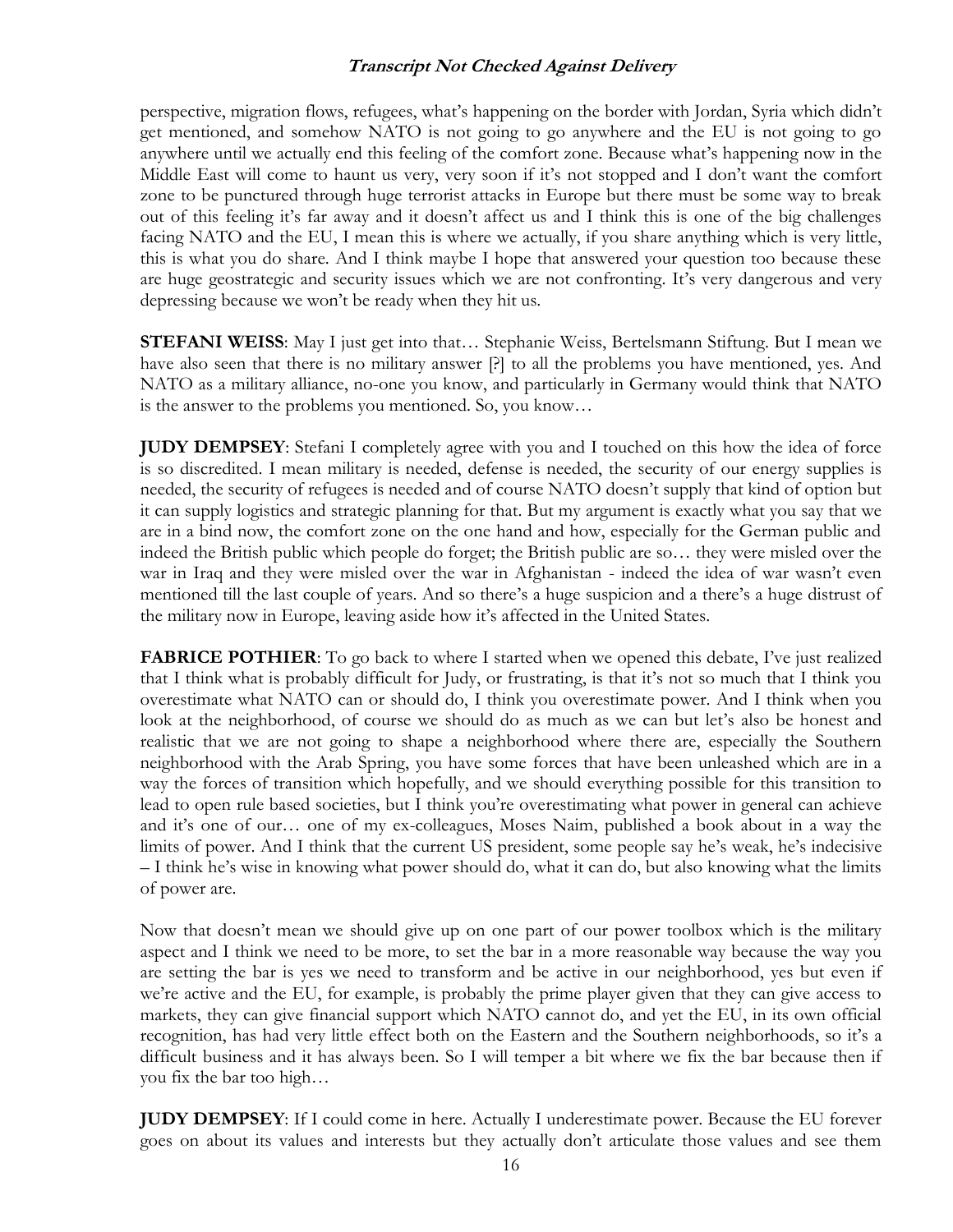through. This is the first thing. And secondly the EU sets itself up as a power block with influence, in fact it doesn't follow it through. I don't overestimate power, I have no allusions of power, I've seen enough of it over the last 30 years in journalism. But what I object to is the… not the windowdressing, but the distortion of the… the distortion of what the EU sets out to be and indeed what NATO sets out to be.

**JAN TECHAU**: Can I toss in a little bit of an example here? Let's just, you know, and maybe that sounds a bit too simplistic but just for the sake of this argument, if ISIS, or ISIL as it is now called, really manages to gain control over a significant territory and draw on the resources of a state-like entity, and then pursues aggressive policies that are aimed at us, we will certainly probably have to go to war with them, can we?

**FABRICE POTHIER:** I've no idea, I mean this is entirely speculative Jan.

**JAN TECHAU**: Of course. But this is the question...

**FABRICE POTHIER:** But I think this is an important question but this is a totally speculative question which you can give any answer to it, so it's not, I'm sorry, grounded into. Because yes of course if there is an existential threat which is similar to what 9/11 was for the United States, I think there would be little ambiguity about the need to do something. But I think it's a speculative question…

**JAN TECHAU**: There is some [overtalking]...

FABRICE POTHIER: Yes, yes... [overtalking]. If I can... first I'm glad because I think I got Judy excited and just to trigger something. But let me just make… you asked an important question which too often is forgotten when we talk about 2% and all these [unclear]. Okay, 2% but to do what? And I think it sounds like a simple but it's a very good question. First, what are we talking about? If we are talking about 2% for everyone, we're talking about potentially 90 billion Euros more which is almost the equivalent, a bit less equivalent of the Russian Defense Budget. So it's a nice amount to have on top of what we have now, firstly. But where do you put it? I think there will be two areas that among, you know, every nation will have their own priorities but if you have to have to some super-priorities, enablers, the things that allow you to do as many things and to deal with as many contingencies as possible. So intelligence surveillance, reconnaissance, missile defense, airlift – the things that you will need to do to use in the South but also in the East, so enablers – invest in those enablers at the national, at the regional or at the collective level. And then invest into making your forces as deployable, as ready and as interoperable as possible - put real skilled forces into the mix. So that's where I will put my 90 billion more Euros in the European Defense Budget.

And just to finish on the narrative, I think strategic flexibility does not aim to be a narrative, it aims to describe the kind of posture and especially how we square the fact that we have less money and we have more challenges and we are maybe going to have a big more money but it's not going to be back to some kind of old idealized type. I think the bottom line for NATO is really to assure collective defense and contribute to common security. So really to assure the defense of the allies but also to contribute to common security of the broader Euro-Atlantic and even global family of nations, that's really my bottom line.

**JUDY DEMPSEY**: Jan can I come in here. You see he didn't the ISIS question or the ISIL. This is exactly… this is exactly what I've been arguing, that you don't wait till things happen, that you actually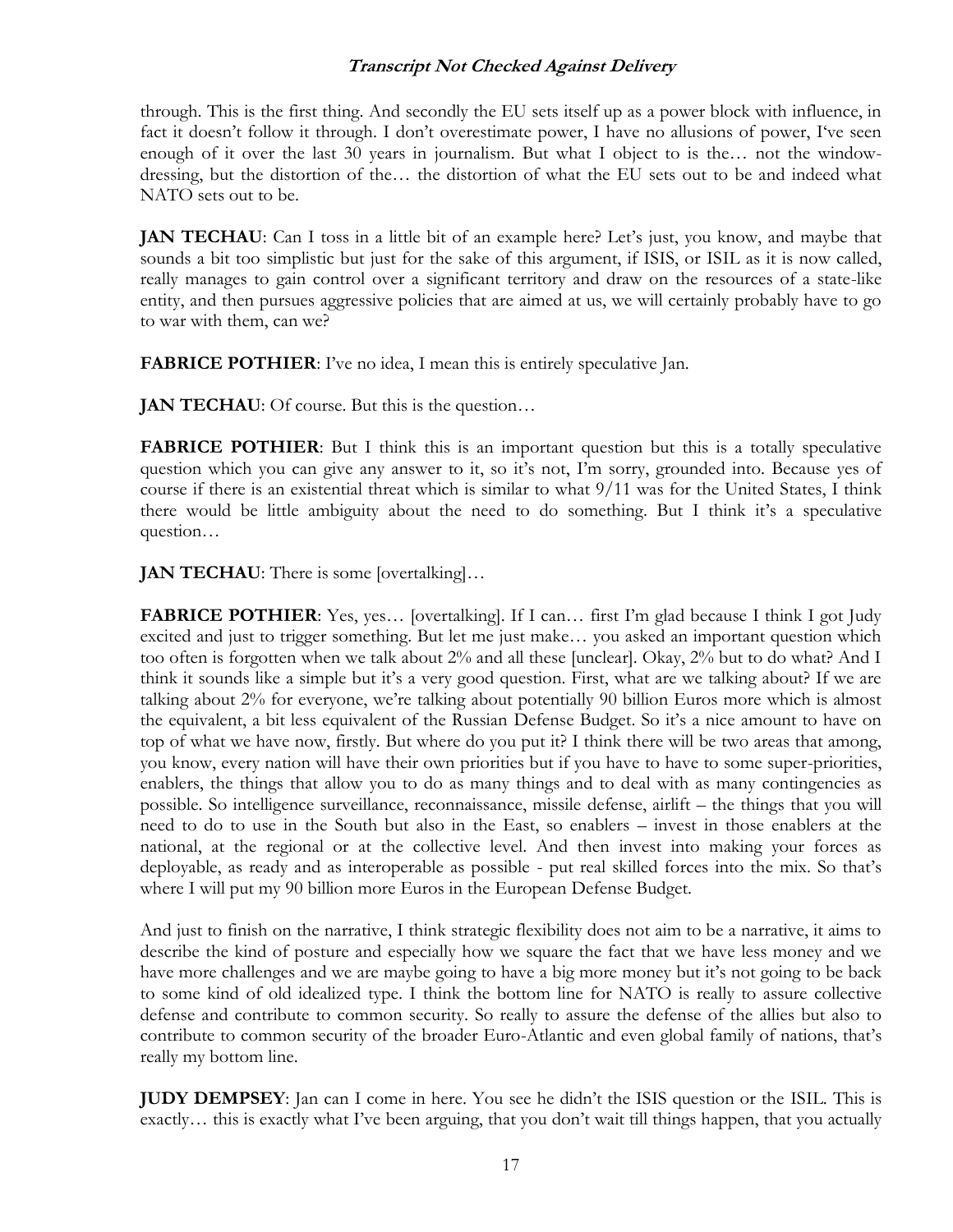bring in experts to discuss what the caliphate would mean. What if, I mean can you imagine, what if Israel was attacked tomorrow?

**FABRICE POTHIER**: Yes, but…

**JUDY DEMPSEY**: No, no, no, but these are the strategic issues that we are facing right now. And I think I would welcome a huge discussion by the EEAS or NATO, even together – can you imagine Fabrice – on what this means for Europe, what this means for the region, for trade flows, what happens to Iran? Iran now talking to America, but the implications are enormous. I think it's a great question Jan and it shouldn't be ducked by NATO.

**FABRICE POTHIER**: Judy, just to finish…

**JAN TECHAU**: This is getting better...

**FABRICE POTHIER:** Yes, yes, yes. I think we should have discussions and as I said earlier we are having more of, we say the strategist copying exercise, so hopefully address part of your frustration.

**JUDY DEMPSEY**: It's not frustration [overtalking]…

**FABRICE POTHIER:** We are talking about some issues that are outside our kind of operational scope which I think… let me finish…

**JUDY DEMPSEY**: Yes I know… I've heard this argument many times.

**JAN TECHAU**: Fabrice… Judy…

**FABRICE POTHIER:** Yes, yes. And this is important and I think we can do more and we're getting actually much more Intel than we used to from the capital, especially from key capitals, in order because you need to feed that conversation with facts and how you get the facts is mostly through the Intel services. But let me finish my point.

But, at the end of the day, you can have as many discussions as you want; if we are not talking about a direct existential threat, that means collective defense which is based on contingency plans, for any other kind of threat I think it would be really based on the circumstances, of course. Because nations are not going to… they make a commitment to each other's security if they face a direct threat but if there is a threat to their interests, you know, like a second order threat or a third order threat, this is going to be… this will come down to obviously political circumstances will play a big role because we are democracies, you can't pre-set what the decision will be.

**JAN TECHAU**: But Fabrice what you're essentially saying is that strategy within NATO is only possible when it comes to existential threats, so…

**FABRICE POTHIER:** No, no, I'm saying strategy...

**JAN TECHAU:** ...but everything else is kind of we're going to wing it.

**FABRICE POTHIER:** No, no, strategy is something you should do all the time and across all the questions you face. But in the end where you do have unbreakable commitments, an ambiguous commitment is going to be obviously about for the territorial defense of your allies. Everything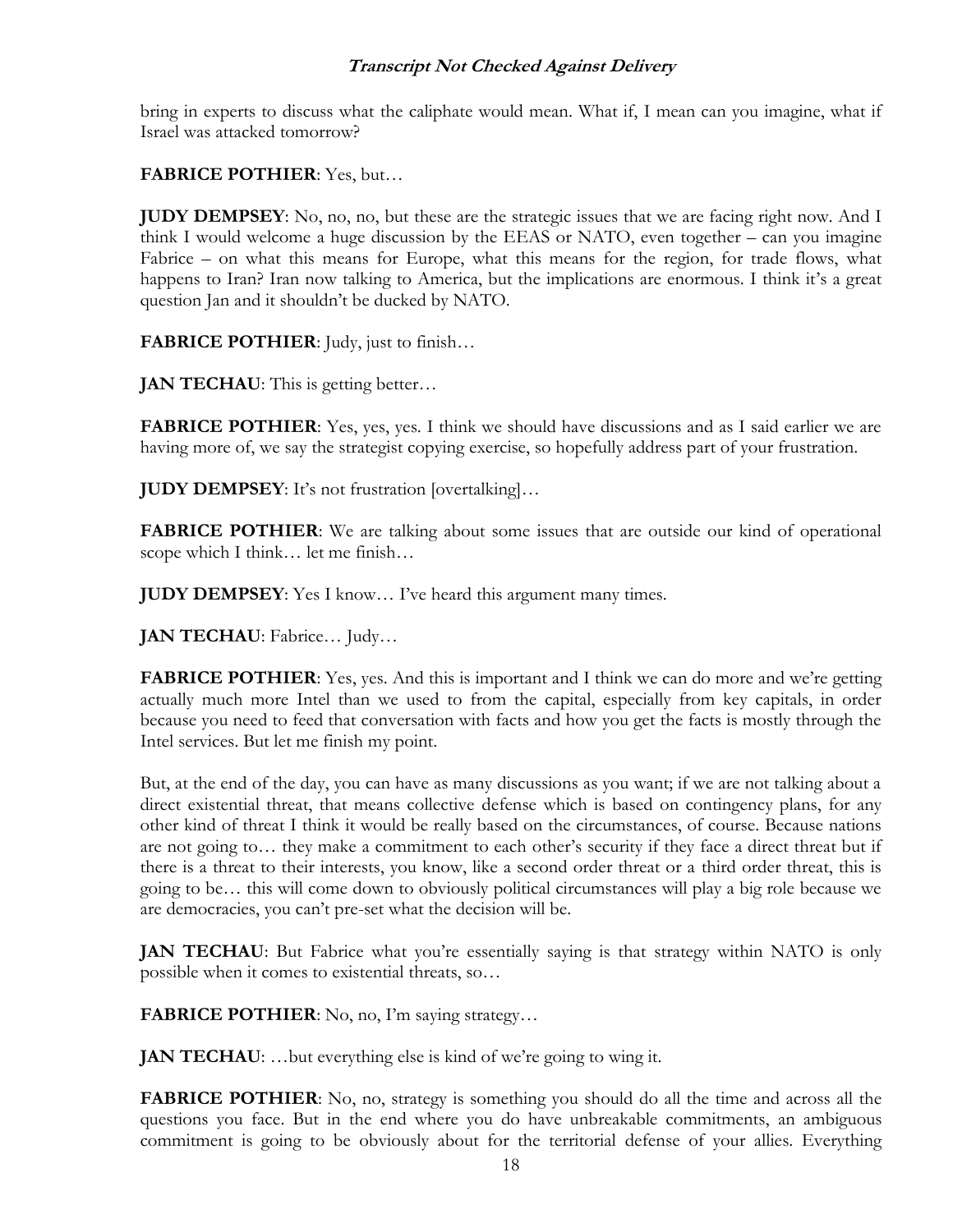beyond will always have to be taken into account but will always be based and this is normal because they are democracies, on an evaluation of what are the best responses. So you can't pre-set our response to issues like Iraq, etc, that doesn't mean there should not be a response.

**JAN TECHAU**: Judy, you will get a final word.

**JUDY DEMPSEY**: Yes, oh thankfully.

**JAN TECHAU**: I want to give people... there goes my ISIS discussion. There's Paul Adamson here and I'm willing to take one more question and then we do as… [overtalking] yes, Steven Blockmans. It's Paul first and then Steven, and then ah all of a sudden people are coming, that's great. Paul you are first.

**PAUL ADAMSON**: Hello. Thank you Jan, my name is Paul Adamson, we talked about concepts like defense and power, we talked about institutions, NATO and EU etc, at the risk of lowering the tone I'd like to talk about people, in other words how important is it to who is the Secretary General of NATO, is it important, the profile of the person? I ask the question because, unless I'm mistaken, both Mr. Rasmussen and Mr. Stoltenberg were chosen without really knowing what they're going to do with the job once they got it, as it were – I may be wrong. And it seemed like almost by deduction NATO's leaders knew what they didn't want – they didn't want Frattini for example. So it means they thought about it before they knew what they didn't want – what did they want and once the person has the job, whether it's Rasmussen now over the past four years or five years, whatever it is, and Stoltenberg as of October, what scope does that person, maybe from a media point of view as much as anything else Judy, have to put a stamp on NATO and try and create this narrative and get us out of this existential crisis that we're all talking about. Thank you.

**JAN TECHAU**: Thanks Paul. Steven Blockmans, here in the front row.

**STEVEN BLOCKMANS:** Thank you very much. Steven Blockmans from CEPS. We've heard a lot about strategic culture, pooling and sharing, the threats in the neighborhood, now the question about people; the other missing link, to my mind, is industry and where does this fit into the narrative for NATO as indeed for the European component within NATO or the EU?

**JAN TECHAU**: Okay good, I have two more… there's a lady right behind you Edita and then Ambassador here in the front row and then we close it here and I give the chance to both of you to give us final words, please.

**PARTICIPANT**: Yes, I'm from China and I have a question about the strategy. We in China we really are pressured and we had a very great strategist who is Mr. Deng Xiaoping, he made very important I think started a shift for China because he changed our strategy [unclear] in late '70s. He said that the main trend of the world is not confrontation, the world would not have the [unclear] with war - the peace and the development is the main tendency. And after that China opened the door to the outside world and undertaken the reform and me personally I still believe that the main trend is peace and development. Although geopolitics is important, is back for many people, but I still believe that the globalization is a good thing, the geo-economics are more important factors, create more important…

**JAN TECHAU:** Do you have a NATO question that is relative?

**PARTICIPANT**: Yes, yes.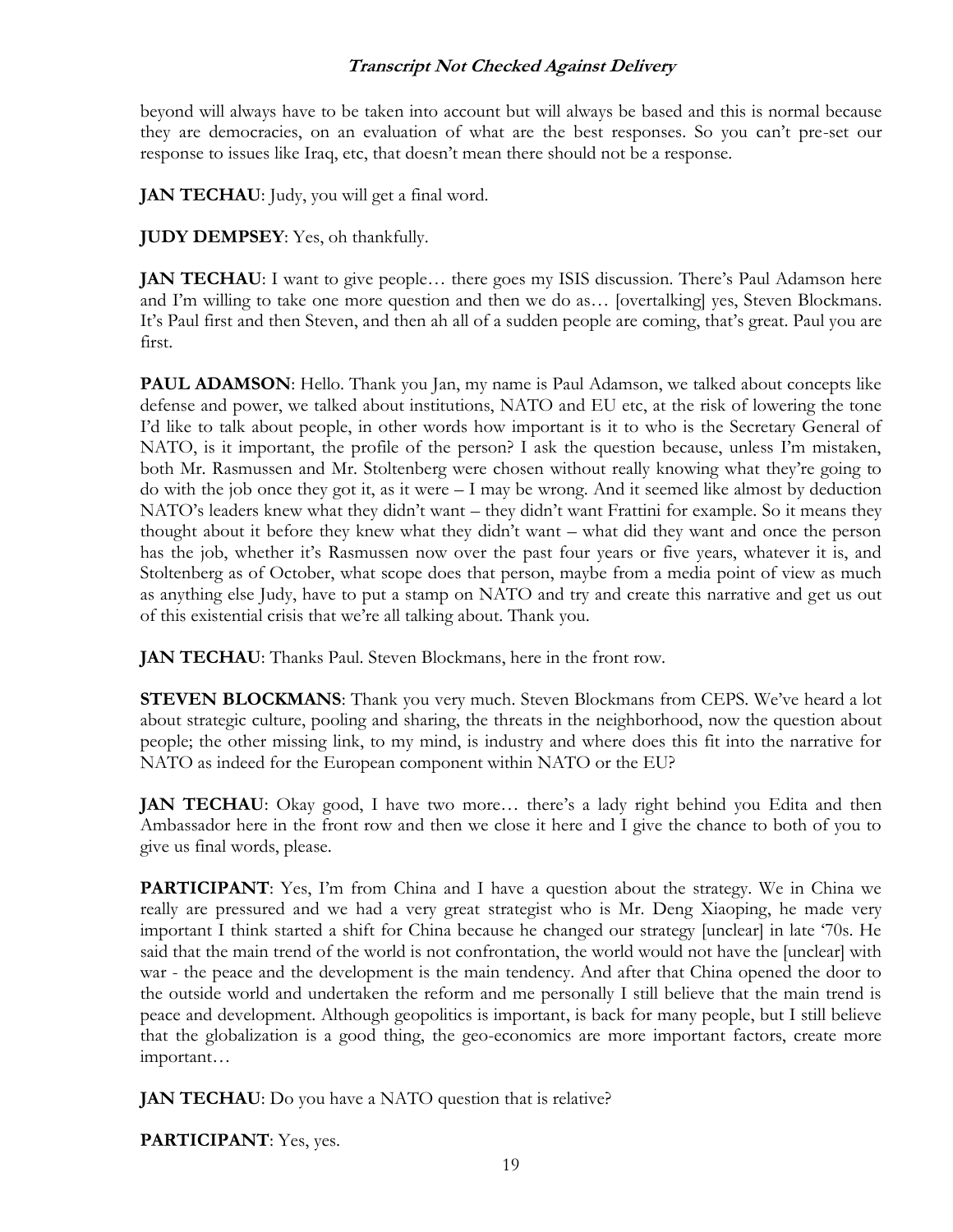**JAN TECHAU:** Okay, then please give us the question?

**PARTICIPANT**: So our perception of the world is that still important is peace and development but what are your, and NATO's definition and the perception of the world of today and of tomorrow? Is peace and development or confrontation or others?

**JAN TECHAU:** All right. That's a very clear one. And then finally, Ambassador here please?

**NAGAYO TANIGUCHI**: I'm an ambassador?

**JAN TECHAU**: Yes, I've just made you an ambassador.

**JUDY DEMPSEY**: He deserves to be one. Yes he really does.

**NAGAYO TANIGUCHI**: After China… so I'm from Japan, Taniguchi Nagayo from Japanese media. Published [unclear] for Judy and so it's about global partnership or partnership across the globe, that's the updated version isn't it? I would like to have, I have two hypothesis, one is perhaps you don't have a strategy for this and welcome first and then you'll see, work together and finally make a strategy on that. Second hypothesis is you have deeper background strategy for partnerships across the globe and then if this was the case, how can you maintain, and how much percentage the NATO-ness, that is to being NATO, pure NATO-ness when you enlarge friendship while you would maintain, you know, being NATO – my question is how open you would be these nations or for [unclear], or NRF, eventually other organizations, this is my question, I'm sorry…

**JUDY DEMPSEY**: No I thought it was really great.

**JAN TECHAU**: Fabrice goes first. Then Judy. Then hotdogs. Fabrice.

**FABRICE POTHIER**: Yes hotdog most deserved. But to answer Paul's question with all the precaution of the fact that I work for the current Secretary General and I'm going to work for the next one, but I think how important is the Secretary General, it has grown more important in terms of agenda setting, in terms of driving policy, taking policy initiatives, I would say that the office has become, in a way, more substantial and I think the fact that the allies have appointed another ex-Prime Minister is a testimony that they see that role as a political role and not just as a management or not just as a Secretary role but also as a General role.

On the industry, if I understood your point, of course the industry is also another argument why Defense Matters because defense is one of the, I would say one of the industries where you see the highest share of hi-tech, R&D investment and so on. So it is high value industry for those countries who are investing in it clearly. However I don't think you can justify having military power because you want to keep your defense industry, it's a bit of a kind of argument that bites its tail. So I think it brings benefits but those benefits should not be the justification for maintaining defense. The reason for maintaining defense is that again it's an insurance guarantee, it helps us to also deal with crisis and finally it helps us to have more influence.

On China, I'm not sure I totally captured the question, but just in one line, the alliance is a defensive alliance, we're in the defensive business not in the offensive business. I mean this is the essence of what we are and if you look for example at our response to the Ukraine crisis, it has been a defensive/proportionate response. So and I think that is not going to change in the future.